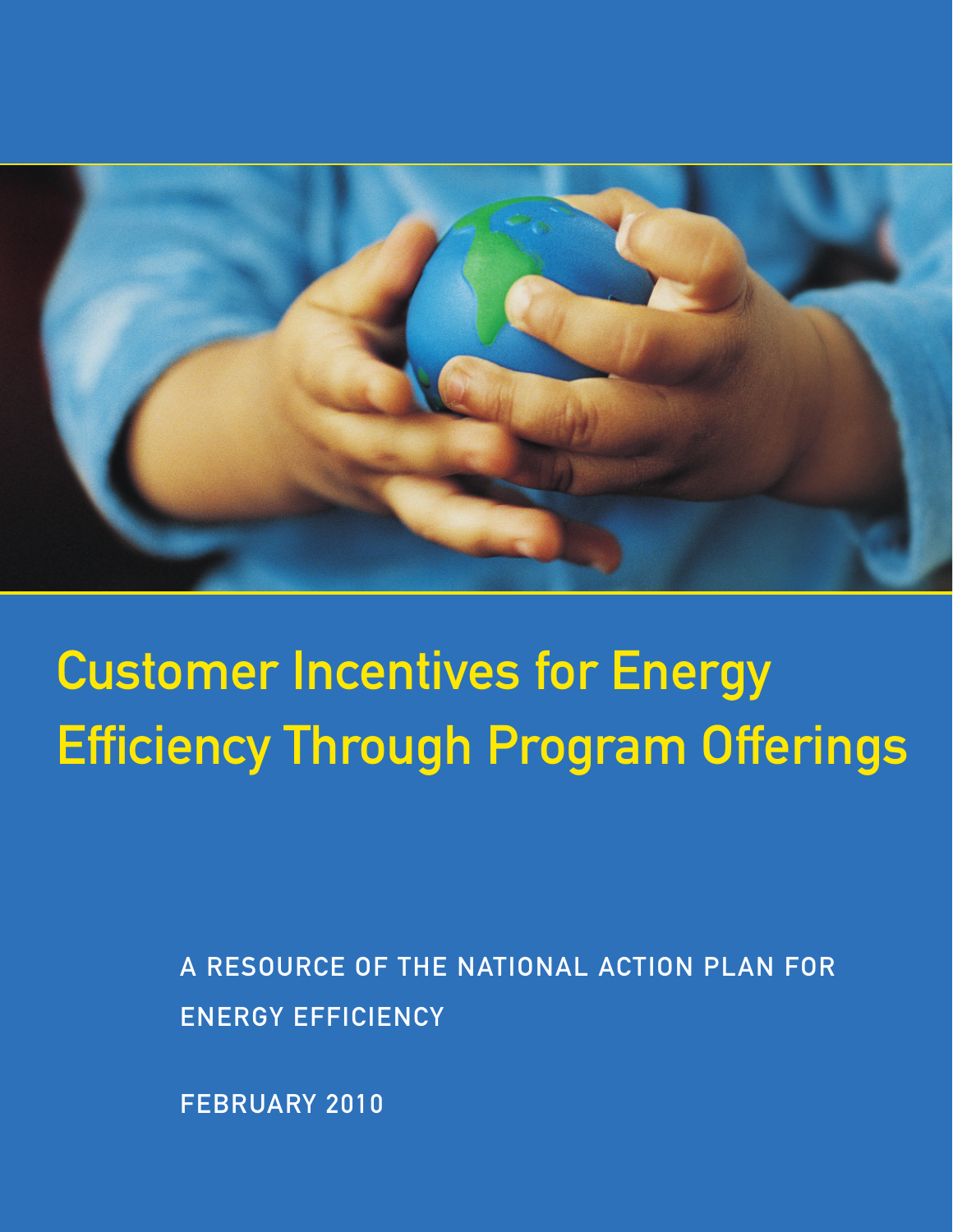The Leadership Group of the National Action Plan for Energy Efficiency is committed to taking action to increase investment in cost-effective energy efficiency. *Customer Incentives for Energy Efficiency Through Program Offerings* was developed under the guidance of and with input from the Leadership Group. The document does not necessarily represent a consensus view and does not represent an endorsement by the organizations of Leadership Group members.

*Customer Incentives for Energy Efficiency Through Program Offerings* is a product of the National Action Plan for Energy Efficiency and does not reflect the views, policies, or otherwise of the federal government. The role of the U.S. Department of Energy and U.S. Environmental Protection Agency is limited to facilitation of the Action Plan.

If this document is referenced, it should be cited as:

National Action Plan for Energy Efficiency (2010). *Customer Incentives for Energy Efficiency Through Program Offerings.* Prepared by William Prindle, ICF International, Inc. <www.epa.gov/eeactionplan>

## For More Information

Regarding *Customer Incentives for Energy Efficiency Through Program Offerings*, please contact:

Stacy Angel U.S. Environmental Protection Agency Office of Air and Radiation Climate Protection Partnerships Division Tel: (202) 343-9606 E-mail: angel.stacy@epa.gov

Regarding the National Action Plan for Energy Efficiency, please contact:

Stacy Angel **Larry Mansueti** U.S. Environmental Protection Agency U.S. Department of Energy Climate Protection Partnerships Division Tel: (202) 586-2588 Tel: (202) 343-9606 E-mail: lawrence.mansueti@hq.doe.gov E-mail: angel.stacy@epa.gov

Office of Air and Radiation **Office of Electricity Delivery and Energy Reliability** 

or visit www.epa.gov/eeactionplan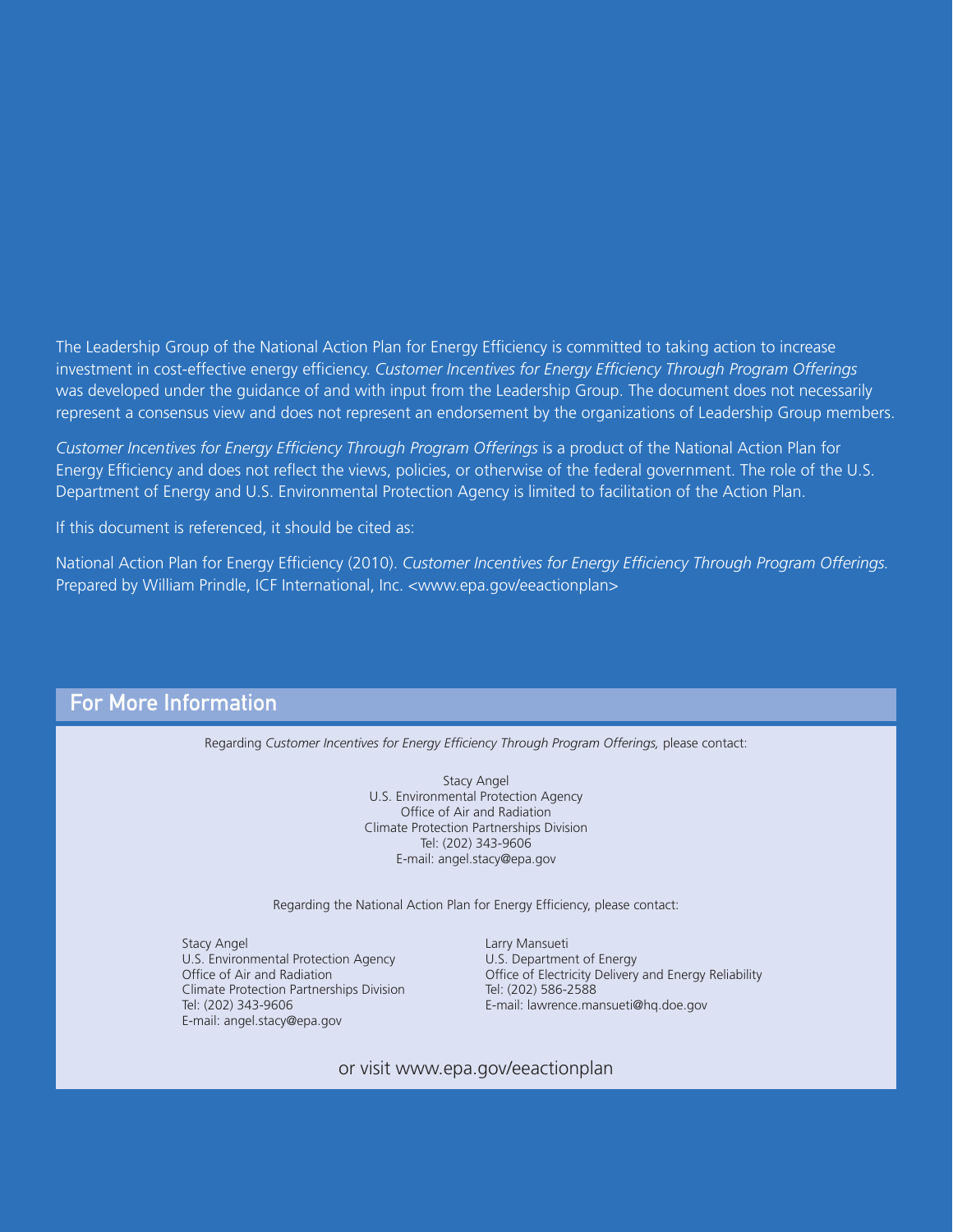# **Table of Contents**

| Key Questions to Ask Regarding Customer Incentives in Program Design3           |
|---------------------------------------------------------------------------------|
|                                                                                 |
| Customer Incentives for Energy Efficiency Through Program Offerings  5          |
|                                                                                 |
| Program Theory and Design: The Basis for Efficiency Program Incentives  8       |
|                                                                                 |
| Program Experience: Summary of Incentives Offered in Best-Practice Programs 17  |
| Considerations in Reviewing, Designing, and Implementing Program Incentives  25 |
| Key Questions to Ask Regarding Customer Incentives in Program Design 26         |
|                                                                                 |
| Appendix A: National Action Plan for Energy Efficiency Leadership Group A-1     |
|                                                                                 |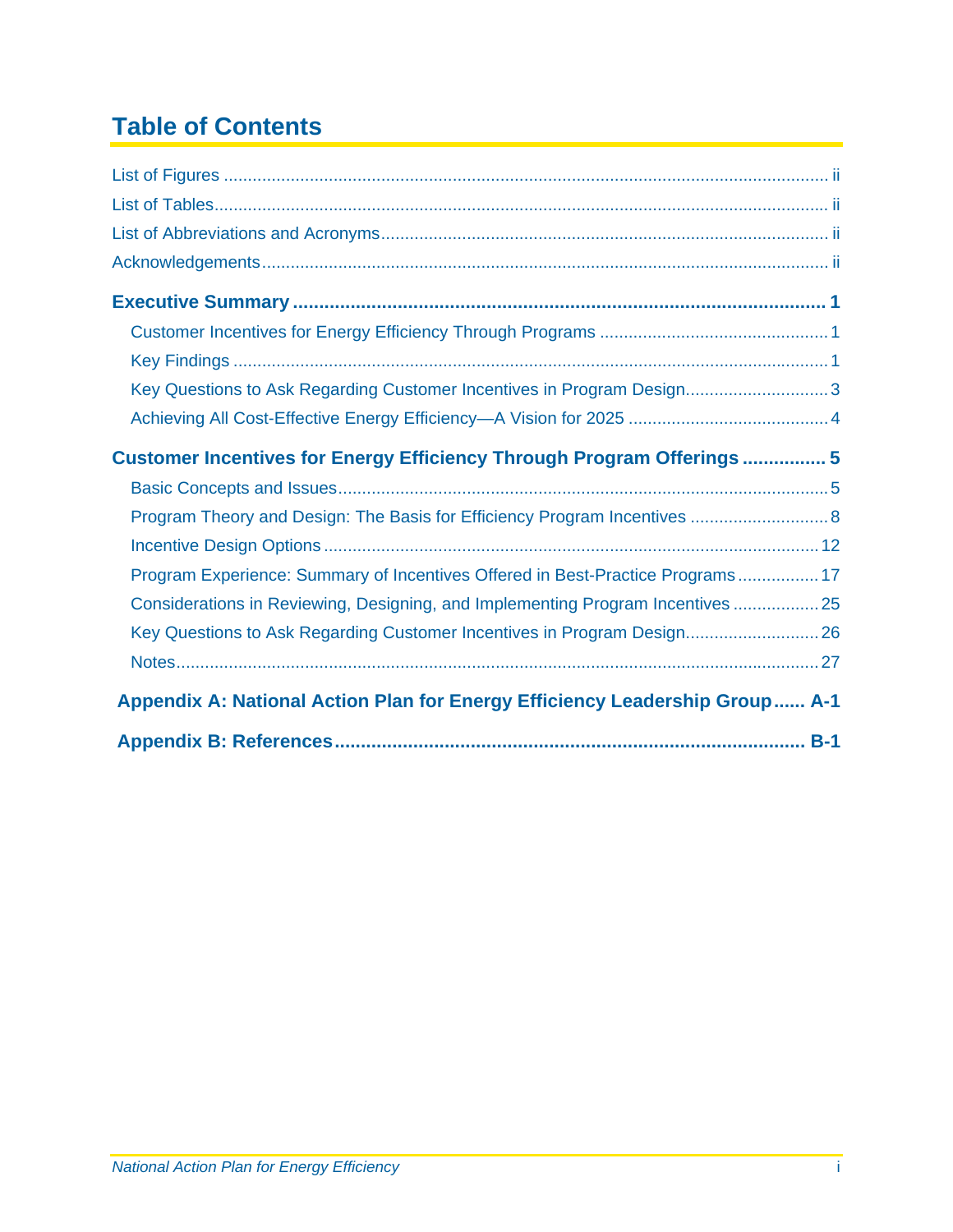# <span id="page-3-0"></span>**List of Figures**

|--|--|

## <span id="page-3-1"></span>**List of Tables**

| Table 2. Illustrative Program Theory Examples: Key Stakeholders, Barriers, and |  |
|--------------------------------------------------------------------------------|--|
|                                                                                |  |
|                                                                                |  |

## <span id="page-3-2"></span>**List of Abbreviations and Acronyms**

| ARRA          | American Recovery and Reinvestment Act of 2009 |
|---------------|------------------------------------------------|
| <b>CFL</b>    | compact fluorescent lamp                       |
| <b>DOE</b>    | U.S. Department of Energy                      |
| EPA           | U.S. Environmental Protection Agency           |
| <b>HVAC</b>   | heating, ventilation, and air conditioning     |
| <b>LED</b>    | light-emitting diode                           |
| <b>LIHEAP</b> | Low-Income Home Energy Assistance Program      |
| <b>NGO</b>    | nongovernmental organization                   |
| <b>WAP</b>    | <b>Weatherization Assistance Program</b>       |
|               |                                                |

## <span id="page-3-3"></span>**Acknowledgements**

This brief, *Customer Incentives for Energy Efficiency Through Program Offerings*, is a key product of the Year Four Work Plan for the National Action Plan for Energy Efficiency. This work plan was developed based on Action Plan Leadership Group discussions and feedback expressed during and in response to the January 2009 Leadership Group Meeting. A full list of Leadership Group members is provided in Appendix A and at www.epa.gov/eeactionplan.

With direction and comment by the Action Plan Leadership Group, the paper was developed by Bill Prindle of ICF International, Inc. Rich Sedano of the Regulatory Assistance Project and Alison Silverstein of Alison Silverstein Consulting provided their expertise during review and editing of the brief.

The U.S. Environmental Protection Agency (EPA) and the U.S. Department of Energy (DOE) facilitate the National Action Plan for Energy Efficiency. Key staff include Larry Mansueti (DOE Office of Electricity Delivery and Energy Reliability), Kathleen Hogan and Katrina Pielli (DOE Office of Energy Efficiency and Renewable Energy), and Stacy Angel and Maureen McNamara (EPA Climate Protection Partnerships Division).

Eastern Research Group, Inc., provided copyediting and production services.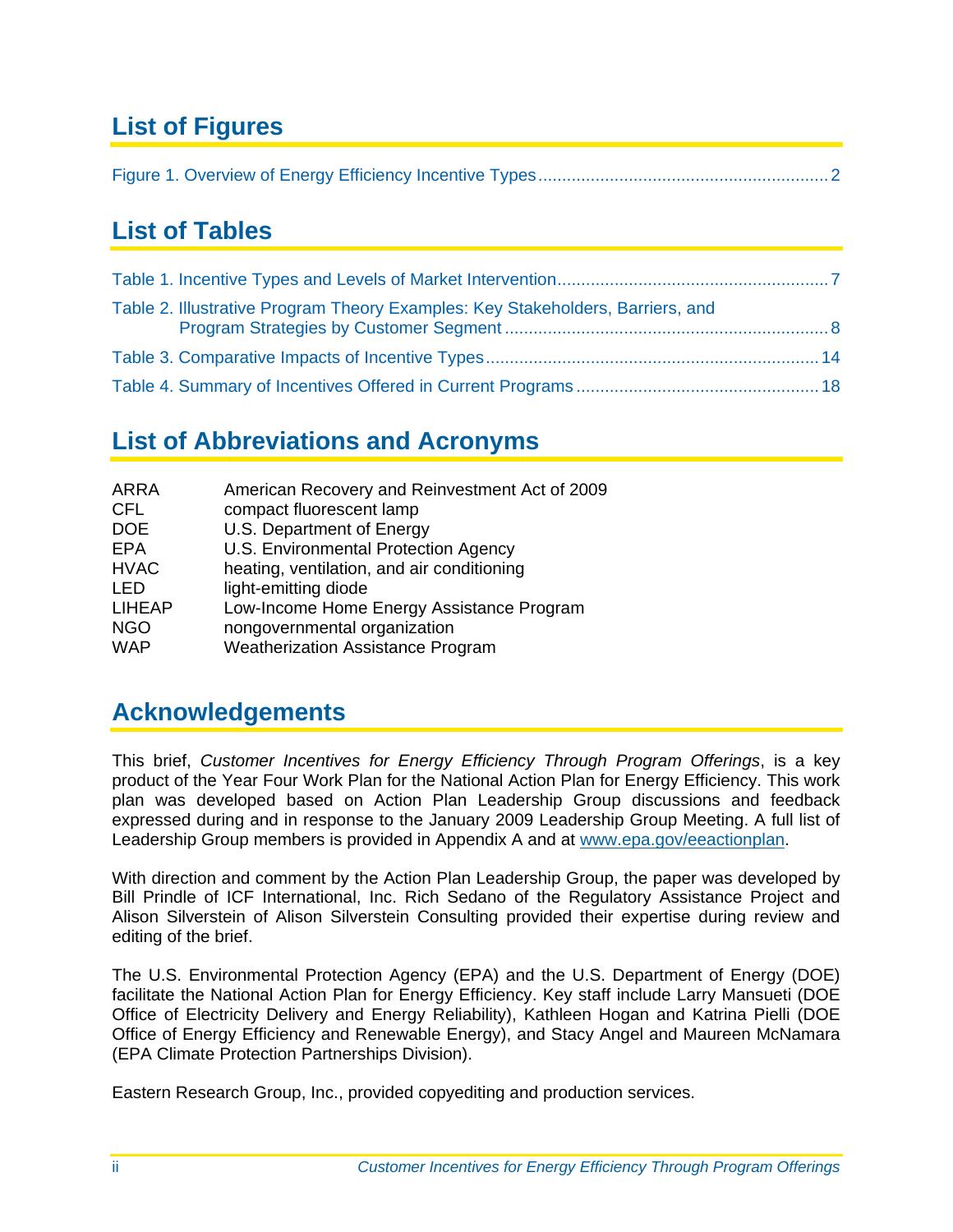## <span id="page-4-0"></span>**Executive Summary**

*This brief,* **Customer Incentives for Energy Efficiency Through Program Offerings***, summarizes the approaches used by energy efficiency program administrators when assessing incentives to be used in energy efficiency programs. The scope of this brief is limited to financial incentives and services offered through public policy–driven programs aimed primarily at utility customers. It is provided as part of a comprehensive suite of papers and tools to assist organizations in meeting the National Action Plan for Energy Efficiency goal of achieving all cost-effective energy efficiency by 2025.* 

Improving energy efficiency in our homes, businesses, schools, governments, and industries which consume more than 70 percent of the natural gas and electricity used in the country-- is one of the most constructive, cost-effective ways to address the challenges of high energy prices, energy security, air pollution, and global climate change. Despite these benefits and proven approaches, energy efficiency remains critically underutilized in the nation's energy portfolio. Regulators can address this problem in part by removing one of the persistent barriers to energy efficiency by creating effective customer incentives for energy efficiency through program offerings.

#### <span id="page-4-1"></span>**Customer Incentives for Energy Efficiency Through Programs**

Energy efficiency programs provide a range of financial and other incentives to encourage investments in energy-efficient technologies, related services, and/or behavior change. These incentives range from simple cash rebates for the purchase of efficient products to bundled customized financial incentives and technical assistance. Incentives can be targeted to individual customers and purchase transactions, or can be directed further upstream in market supply chains to encourage manufacturers, retailers, or contractors to affect how customers choose products, building designs, or building operating methods. An overview of incentive types is provided in [Figure 1,](#page-5-0) with further discussion provided in the brief.

#### <span id="page-4-2"></span>**Key Findings**

- Most efficiency programs have used direct financial incentives—rebates and other forms of direct subsidy for individual customers and transactions.
- Incentives are also commonly directed to upstream and midstream channel partners or trade allies such as retailers, contractors, manufacturers, and distributors.
- Incentives can be used in conjunction with other program strategies to achieve market transformation, whereby there is a lasting change in the availability and demand for energy-efficient goods and services.
- Managing efficiency programs through portfolios allows program administrators to match incentive types and program features to different customer types and market needs. Portfolios can evolve over time, from simpler and fewer incentive types early on to more feature-rich and diverse incentives and services later on.
- Program administrators meeting aggressive energy savings targets are "pushing the envelope" of incentive and program design, providing bundled sets of financial incentives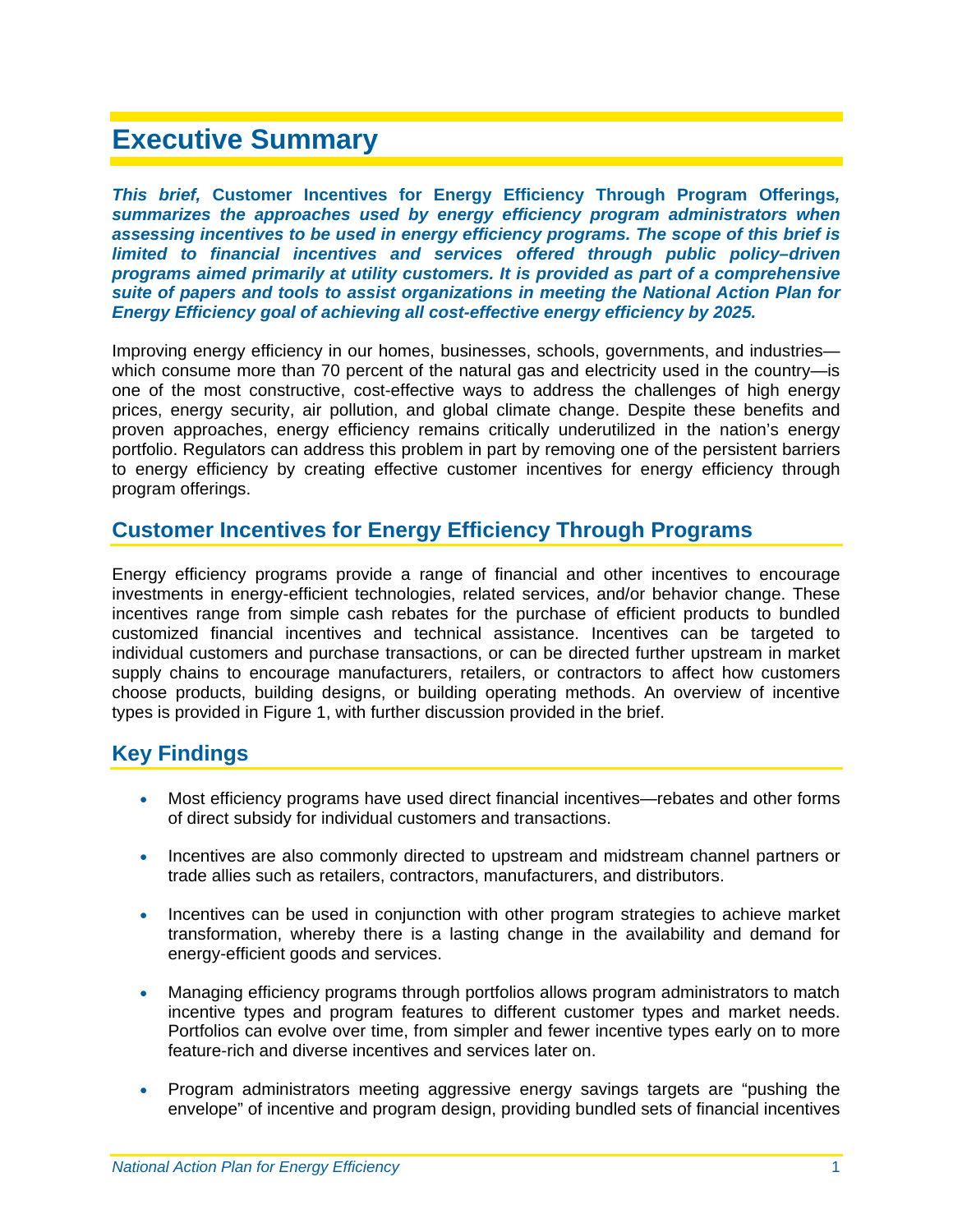and other services designed to obtain deeper savings per customer and produce wider and longer-lasting market effects.

- Some markets continue to be appropriate for simple, direct incentive approaches.
- New research and program pilots are underway to better understand emerging, innovative incentive approaches, including whole-building performance-based incentives and incentives designed to change customer behavior and decision-making, beyond targeting product purchase transactions.

#### <span id="page-5-0"></span>**Figure 1. Overview of Energy Efficiency Incentive Types**

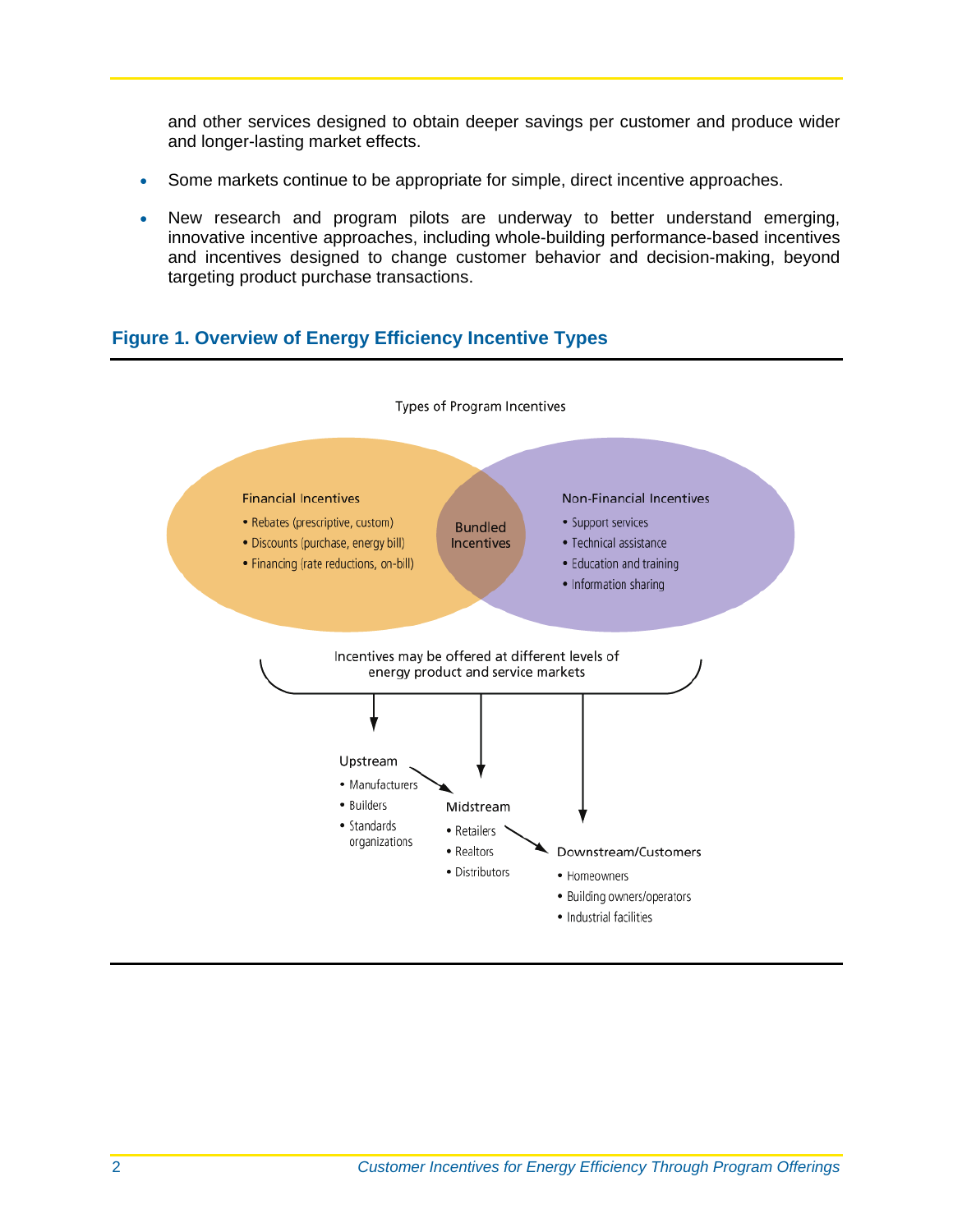## <span id="page-6-0"></span>**Key Questions to Ask Regarding Customer Incentives in Program Design**

When reviewing program plans, asking the following questions can help get at the key issues that can make a difference between successful and unsuccessful offerings:

- Are the incentives and other program strategies based on a clear, logical program theory that identifies barriers in the target market and designs incentives and other strategies to reduce those barriers?
- Is the program theory based on, and validated by, a detailed market assessment that examines key market actors and decision-making processes?
- Is the program part of a wider portfolio of energy efficiency programs, and if so does it provide appropriate incentives within the portfolio's context? Are incentive levels and other services appropriate for the developmental cycle of the program and the wider portfolio?
- Does the program design consider and seek to leverage other incentive options, such as federal, state, or local tax incentives, or other programs or services?
- Are incentives and other program strategies proven to be effective elsewhere? Has the program designer provided solid evidence of its success in other markets?
- Are incentive and other program strategies appropriate to the climate, customer mix, and local market characteristics?
- Did program designers consult customers and trade allies in designing incentives and other program features?
- Are customer incentives part of a complete program plan, including infrastructure development, marketing, and program implementation and evaluation?
- What may be the unintended consequences of providing the incentives? Can program strategies be designed to reduce any potential negative consequences?
- Is the proposed program or portfolio cost-effective when applying the jurisdiction's applicable cost-effectiveness tests?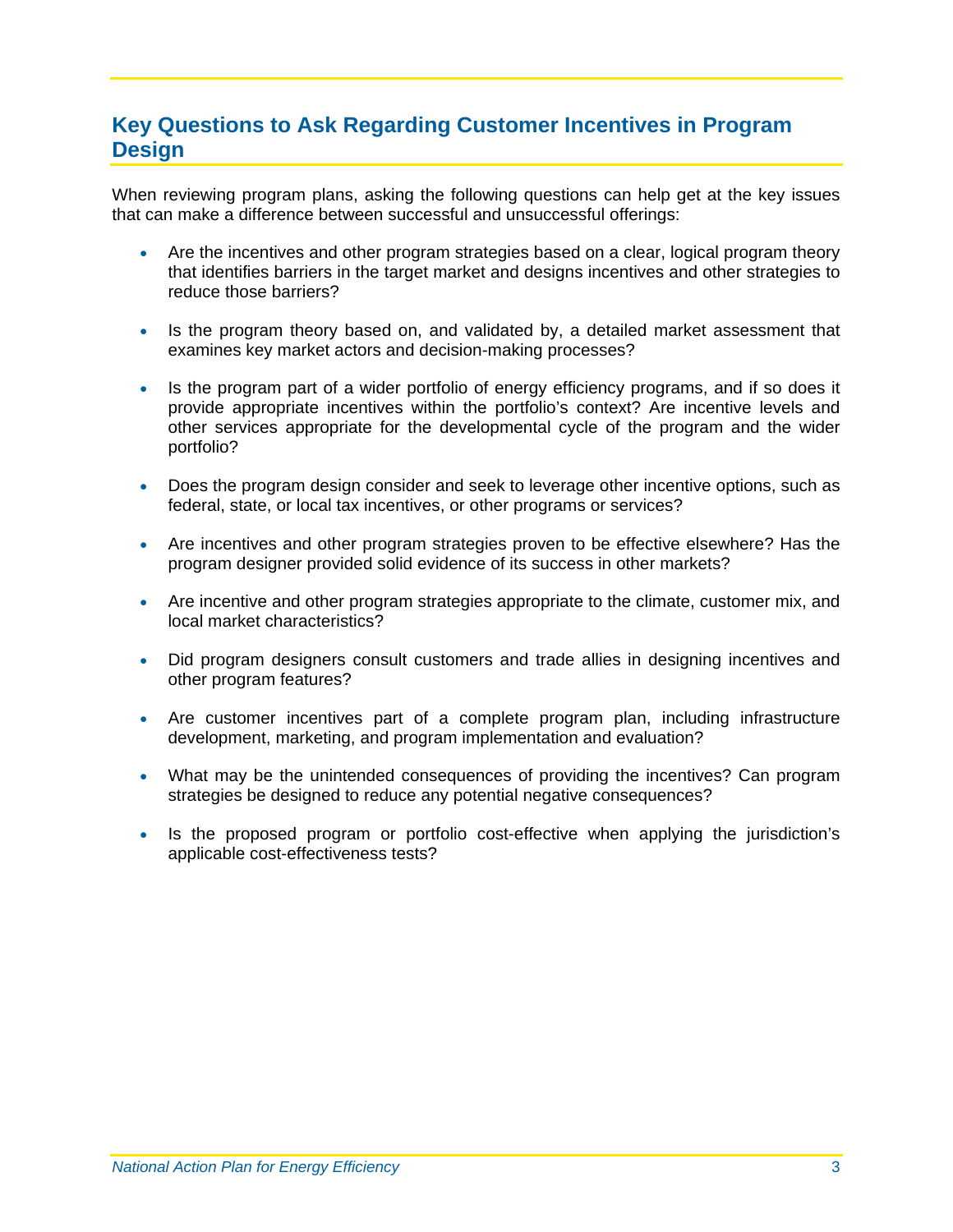## <span id="page-7-0"></span>**Achieving All Cost-Effective Energy Efficiency—A Vision for 2025**

This brief has been developed to help parties pursue the key policy recommendations of the National Action Plan for Energy Efficiency and its Vision for 2025 implementation goals. It directly supports Vision Implementation Goal Five, which encourages program regulators and administrators to establish effective energy efficiency delivery mechanisms.

Within this context, state public utility commissions, publicly governed utility boards, public energy agencies, independent third-party administrators, and utility companies are encouraged to consider how the financial incentives and related services they provide to customers can be part of the comprehensive solution to energy efficiency. For information on the full suite of policy and programmatic options to remove barriers to energy efficiency, see the Vision for 2025 and other Action Plan resources available at www.epa.gov/eeactionplan.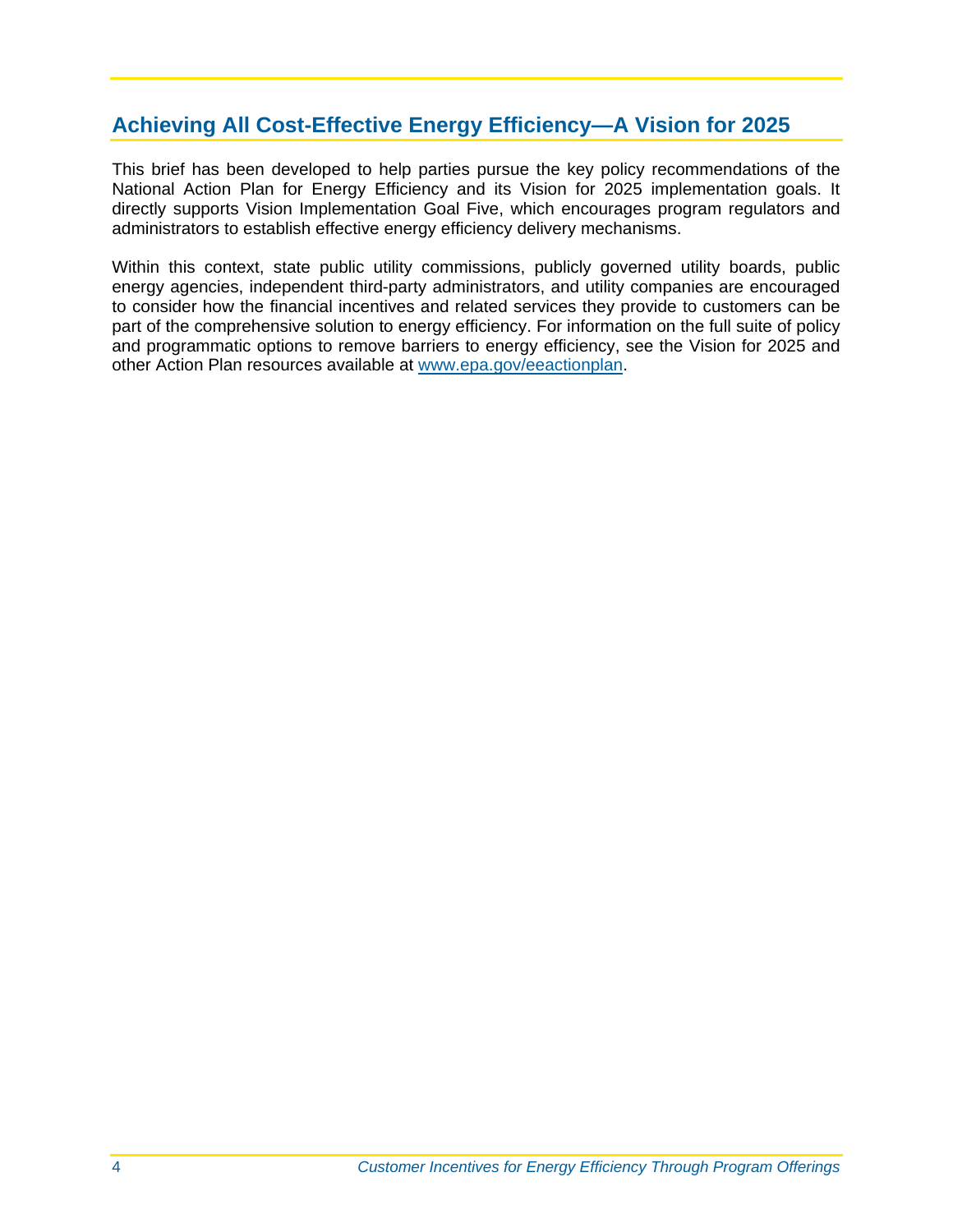# <span id="page-8-0"></span>**Customer Incentives for Energy Efficiency Through Program Offerings**

This brief summarizes 20-plus years of U.S. experience with energy efficiency programs offering incentives to utility customers. This experience spans the majority of states, as well as a range of customer end-use markets, incentive types, and associated program services. This brief seeks to distill best practices for the principal customer markets and incentive types, and also seeks to examine current trends in effective bundling of incentives with other services for targeted markets. Discussed are:

- Basic concepts and issues to help explain incentive types and how they are used
- The use of program theory to assist in designing customer incentives
- Examples of how incentives are applied in different market and program settings
- **Experience from the field**
- **Guidance on key implementation issues**

This brief does not go into detail on specific program examples or broader energy efficiency program issues, nor does it address regulatory issues such as cost-effectiveness, cost recovery, or shareholder incentives, except as they affect incentive or program design. These issues are addressed in other Action Plan documents.<sup>[1](#page-20-1)</sup> The rates customers pay for electricity and gas supply also motivate customers to change their energy use, which is addressed in an Action Plan brief titled *Customer Incentives for Energy Efficiency Through Electric and Natural Gas Rate Design* (National Action Plan for Energy Efficiency, 2009).

#### <span id="page-8-1"></span>**Basic Concepts and Issues**

This section provides definitions and a conceptual overview of the context for customer energy efficiency incentives. For the purposes of this brief, the term **"customer energy efficiency incentive"** refers to an offering from an efficiency program administrator intended to encourage or motivate customers to reduce the total amount of energy they consume for a given level of energy service provided, without compromising the quality or level of service. Resulting energy efficiency actions could be investments in energy-efficient technologies and practices and/or changes in customer behavior. The terms "motivate," "encourage," and "incent" may be used interchangeably. Other key terms used in this brief are defined as follows:

- **Direct incentives** refer to **direct payments or subsidies** to individual customers for the purchase or installation of a specific energy efficiency measure. Examples include:
	- **Rebates.** A rebate is a payment from the program sponsor to an individual customer, typically made after a qualified item is purchased and a rebate coupon or application is submitted. Rebates can be **prescriptive** (fixed amounts pre-defined for specific products) or **custom** (defined by formulas or other rules that match the payment to a specific product or project).
	- **Discounts.** Discounts can be viewed as "instant" or upfront rebates, taken off the price of the product at the point of purchase. Discounts can also be structured as **reductions or credits on energy bills** rather than at the point of purchase.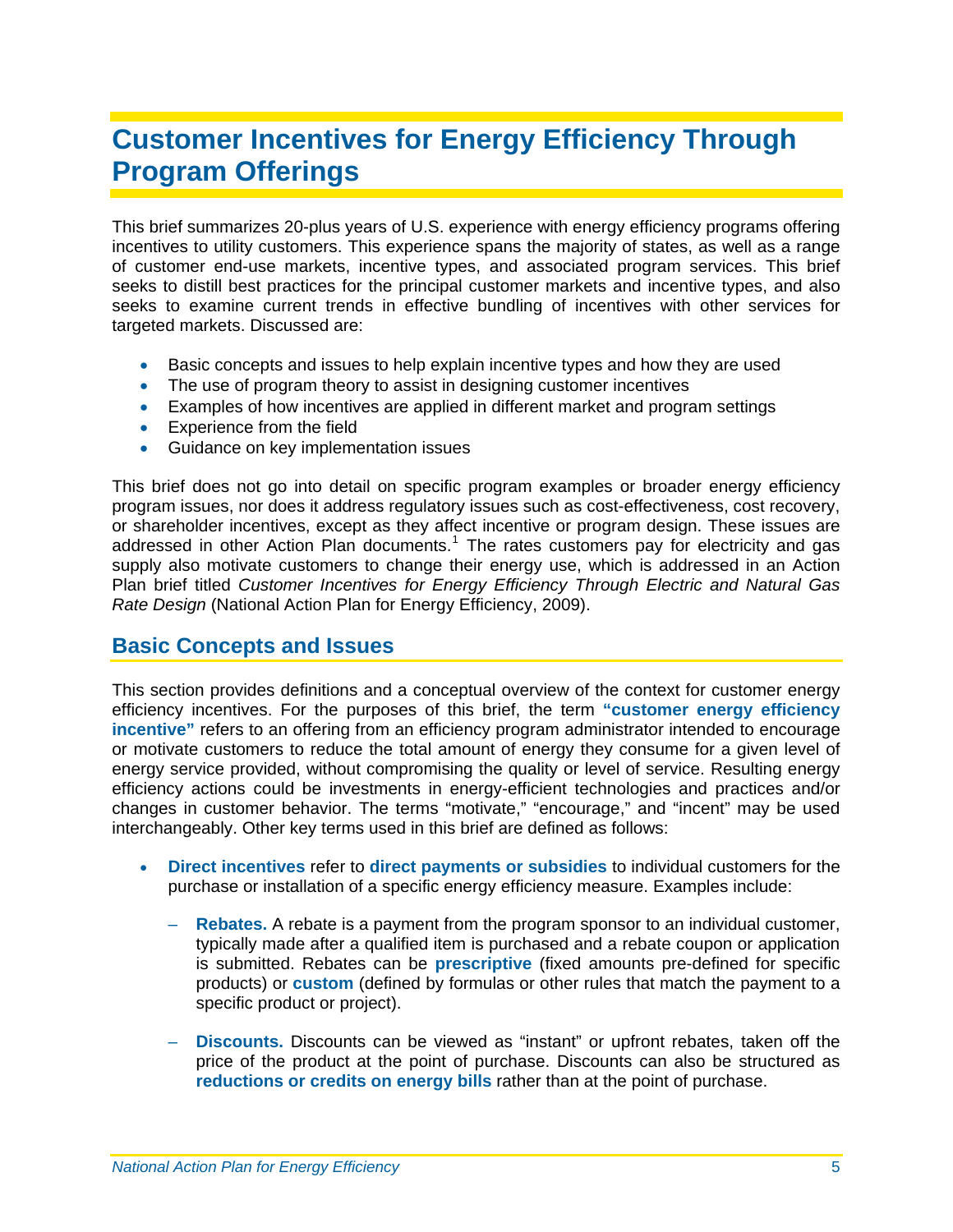- **Financing.** Offering financing such as loans to customers through the program can be an incentive to implement efficiency measures, especially for customers who may not easily qualify for conventional financing. But financing also introduces other players and other issues for program designers and operators, and should thus be undertaken with all due consideration. Incentives can also be added into financing through **interest rate reductions** *(which can be achieved through public-purpose bonds or other mechanisms)*, flexible terms such as **extended payment periods**, and the convenience of **payment through utility bills or performance contracting**.
- **Upstream/midstream incentives** are financial incentives that involve payments to parties that are "up the supply chain" from the individual customer purchase transaction. Upstream incentives reach relatively far up the supply chain, typically to manufacturers; midstream incentives are targeted closer to the customer end of the market, typically to retailers or installation contractors. Upstream/midstream incentives can affect larger markets than direct incentives targeted to individual customers, because upstream and midstream players are able to offer the desired products or services to all the customers they serve, not just those who learn about direct customer rebates.
- This brief also addresses **non-financial incentives**, which may include:
	- **Technical services.** The many steps involved in identifying, developing, installing, and paying for efficiency improvements can create transaction-cost barriers, sometimes referred to as the "hassle factor." Typical homeowners and business owners do not have the time and expertise to work through all these steps, and thus many worthy projects succumb to the "hassle factor." Program services that help customers through this process can reduce the hassle and increase the installation rate. Some customers may know what they would like to do, but do not have the expertise to design or evaluate the project. Technical services can help customers bring an efficiency idea to fruition by developing the specifications needed to implement the project, as well as identifying the benefits and costs.
	- **Information services.** Many customers lack basic information on how efficient they are, what their options might be, and how to implement those options. Information services can reduce this chronic lack of information and guidance through training focused on particular skills or technology issues. Training can take many forms, from teaching sales staff to understand and sell the benefits of efficient products, to training building operators to run their buildings efficiently, and training building designers to use simulation software to evaluate efficient building designs.
- Non-financial incentives/services may be **bundled** with direct or indirect incentives, or may be offered on a stand-alone basis. Depending on the customer type and market characteristics that a given program targets, an effective energy efficiency program design may include any one of these incentive types, or may bundle them together in various ways.

[Table 1](#page-10-0) provides a simplified visual framework of incentive types, market intervention levels, and examples.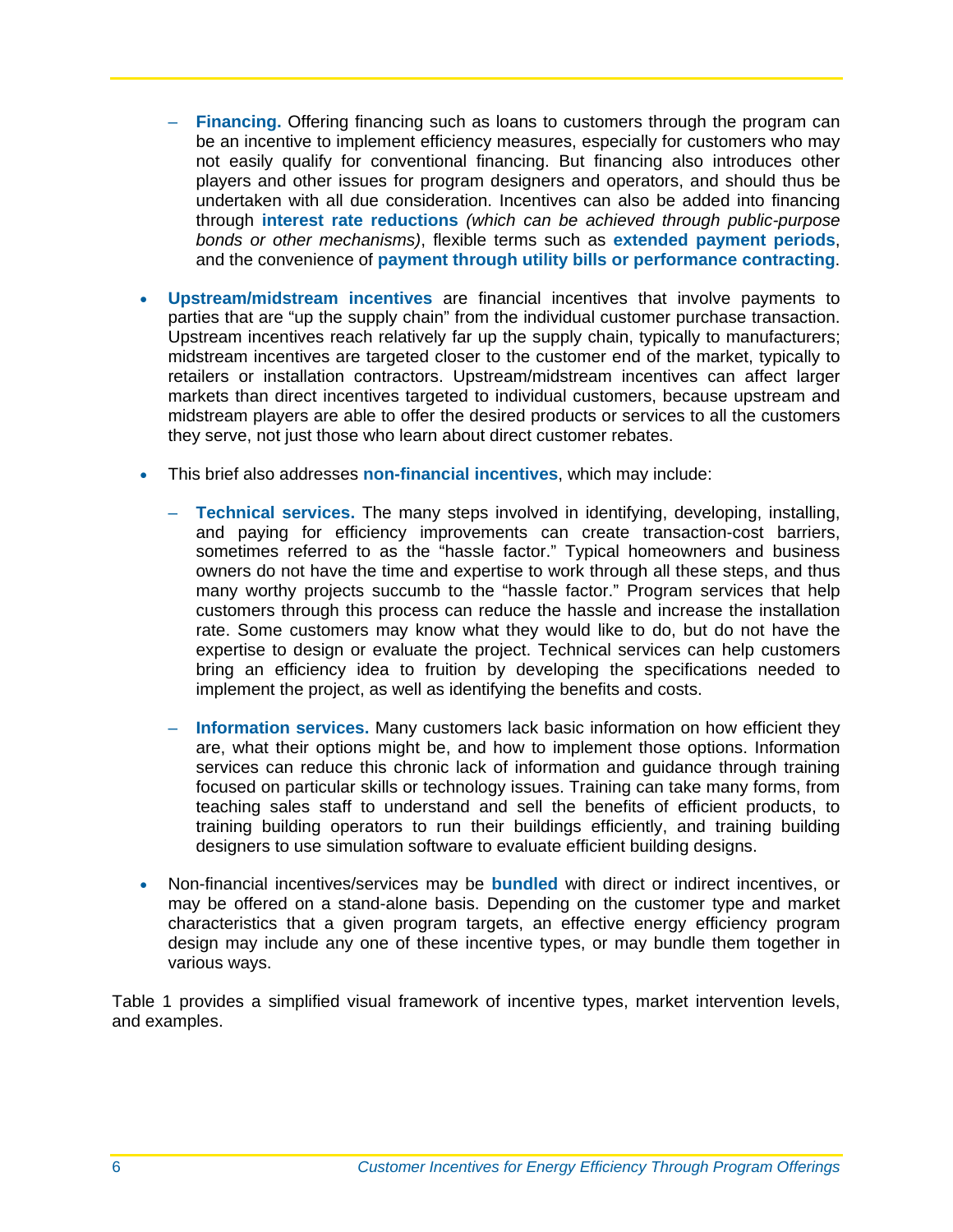<span id="page-10-0"></span>

| <b>Incentive Type</b>                                                                                         | <b>Level of Market Intervention</b>                                                                                                    |                                                                                                                                                       |                                                                                                                                          |
|---------------------------------------------------------------------------------------------------------------|----------------------------------------------------------------------------------------------------------------------------------------|-------------------------------------------------------------------------------------------------------------------------------------------------------|------------------------------------------------------------------------------------------------------------------------------------------|
|                                                                                                               | <b>Upstream</b>                                                                                                                        | <b>Midstream</b>                                                                                                                                      | <b>Downstream</b>                                                                                                                        |
| <b>Financial</b><br>Cash rebates<br><b>Discounts</b><br>٠<br>Financing<br><b>Tax credits</b><br>٠             | Example: Cash<br>payment to<br>manufacturers for<br>making products that<br>meet high-efficiency<br>performance criteria               | Example: Cash<br>payments to retailers<br>for promoting/<br>discounting high-<br>efficiency products                                                  | Example: Cash<br>rebate to customers<br>who purchase<br>efficient products                                                               |
| <b>Non-Financial</b><br><b>Technical</b><br>services<br>Information<br>٠<br>services                          | Example: Providing<br>technical assistance<br>to builders and<br>developers to design<br>buildings for high<br>energy performance      | Example: Providing<br>point-of-purchase<br>displays and<br>information materials<br>to support retailer<br>promotions of high-<br>efficiency products | Example: Helping<br>customers develop<br>efficiency projects,<br>arrange installation,<br>and ensure quality<br>control                  |
| <b>Bundled Incentives</b><br>and Services<br>Combinations of<br>financial and non-<br>financial<br>incentives | Example: Offering<br>builders/developers<br>both design<br>incentives and cash<br>rebates for building<br>high-efficiency<br>buildings | Example: Offering<br>retailers cash<br>incentives and<br>providing training for<br>sales staff                                                        | Example: Providing<br>design assistance to<br>develop customer<br>projects, arranging<br>financing, and<br>subsidizing interest<br>rates |

#### **Table 1. Incentive Types and Levels of Market Intervention**

Incentive designs and levels often vary from program to program, sometimes raising questions among regulators or other stakeholders. To understand the reasons why incentives may differ between programs and markets, and may change over time, it is helpful to view programs within the context of the larger **portfolio of energy efficiency** programs.

Leading program administrators around the country design portfolios to address all customer types, to anticipate system needs, to manage performance risk, and to ensure a pipeline of program savings in both the near and longer term.<sup>2</sup> As a result, when looking across a portfolio, the type and magnitude of incentives may differ, based on the market barriers and other characteristics of each market. For example, low-income customers lack time and money for implementing efficiency measures, so a direct installation approach may be used and covering the full cost of the measures may be justified. For other residential customers, a mass-market approach may be used and only a portion of the incremental costs for buying and installing similar measures would be covered by utility incentives.

A program portfolio approach also includes a time dimension. Initially, incentive levels may need to be higher to attract the attention of suppliers and customers, but as programs and markets mature, incentive levels for particular technologies may need to be adjusted downward, focused on higher efficiency levels, or eliminated altogether. Similarly, within a portfolio of programs, it is increasingly important to include more complex programs aimed at achieving deeper savings in homes, buildings, and industrial facilities. Initially, these more complex programs may deliver a small portion of a portfolio-wide savings, but over time as program infrastructure is built, they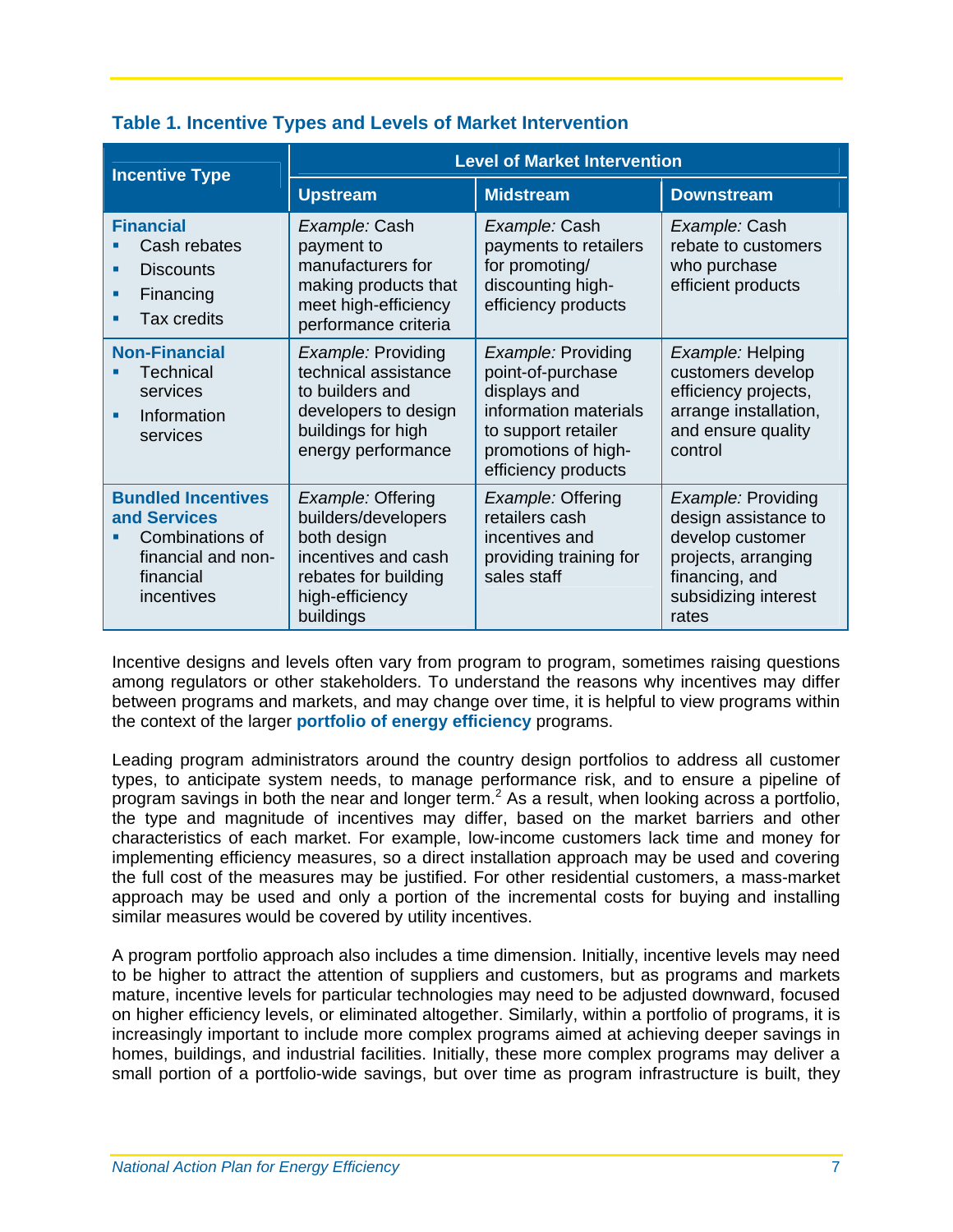ramp up to help achieve more aggressive goals or fill in a gap left by programs that have matured and been discontinued.

Keeping in mind both of these dimensions of the larger program portfolio—the market segmentation dimension and the time dimension—can help avoid confusion about the differences among incentive designs or levels.

#### <span id="page-11-0"></span>**Program Theory and Design: The Basis for Efficiency Program Incentives**

Program designers use program theory to help determine the best mix of incentives and other strategies to deploy in a program. Program theory involves identifying the key market actors involved (e.g., manufacturers, distributors, customers) in delivering the targeted energy-efficient goods or services, the market barriers each of these players faces in trying to sell or procure the good, and the strategies that can be used to best influence them (see [Table 2](#page-11-1) for illustrative examples). Program theory can also identify helpful metrics to track in order to determine whether program strategies are working as anticipated (e.g., number of participating suppliers, number of rebates fulfilled).

<span id="page-11-1"></span>

| Table 2. Illustrative Program Theory Examples: Key Stakeholders, Barriers, and |  |
|--------------------------------------------------------------------------------|--|
| <b>Program Strategies by Customer Segment</b>                                  |  |

| <b>Customer</b><br><b>Segment</b>                                         | <b>Key Stakeholders</b>                                                                                                                                                                                  | <b>Key Program Barriers</b>                                                                                                                  | <b>Key Program</b><br><b>Strategies</b>                                                                                                                                                                                                                                                                                                |
|---------------------------------------------------------------------------|----------------------------------------------------------------------------------------------------------------------------------------------------------------------------------------------------------|----------------------------------------------------------------------------------------------------------------------------------------------|----------------------------------------------------------------------------------------------------------------------------------------------------------------------------------------------------------------------------------------------------------------------------------------------------------------------------------------|
| Large<br><b>Commercial</b><br>and<br><b>Industrial</b><br><b>Retrofit</b> | Contractors<br>٠<br>Building owners and<br>п<br>operators<br>Distributors: lighting,<br>D.<br>HVAC, motors, other<br>Product<br>п<br>manufacturers<br>Engineers<br>п<br>Energy service<br>٠<br>companies | Access to capital<br>٠<br>Competing priorities<br>٠<br>Lack of information<br>٠<br>Short-term payback<br>٠<br>(under two years)<br>mentality | <b>Financial incentives</b><br>٠<br>(rebates)<br>Performance<br>٠<br>contracting<br>Performance<br>٠<br>benchmarking<br>Partnership with<br>٠<br><b>ENERGY STAR®</b><br>Low-interest<br>٠<br>financing<br>Information from<br>٠<br>unbiased sources<br><b>Technical assistance</b><br>٠<br>Operations and<br>٠<br>maintenance training |
| <b>Small</b><br><b>Commercial</b>                                         | Distributors: lighting,<br>٠<br>HVAC, other<br><b>Building owners</b><br>٠<br><b>Business owners</b><br>٠<br>Local independent<br>п<br>trades                                                            | Access to capital<br>٠<br>Competing priorities<br>٠<br>Lack of information<br>٠                                                              | <b>Financial incentives</b><br>٠<br>(rebates)<br>Information from<br>٠<br>unbiased sources<br><b>Direct installation</b><br>٠<br>Partnership with<br>٠<br><b>ENERGY STAR</b>                                                                                                                                                           |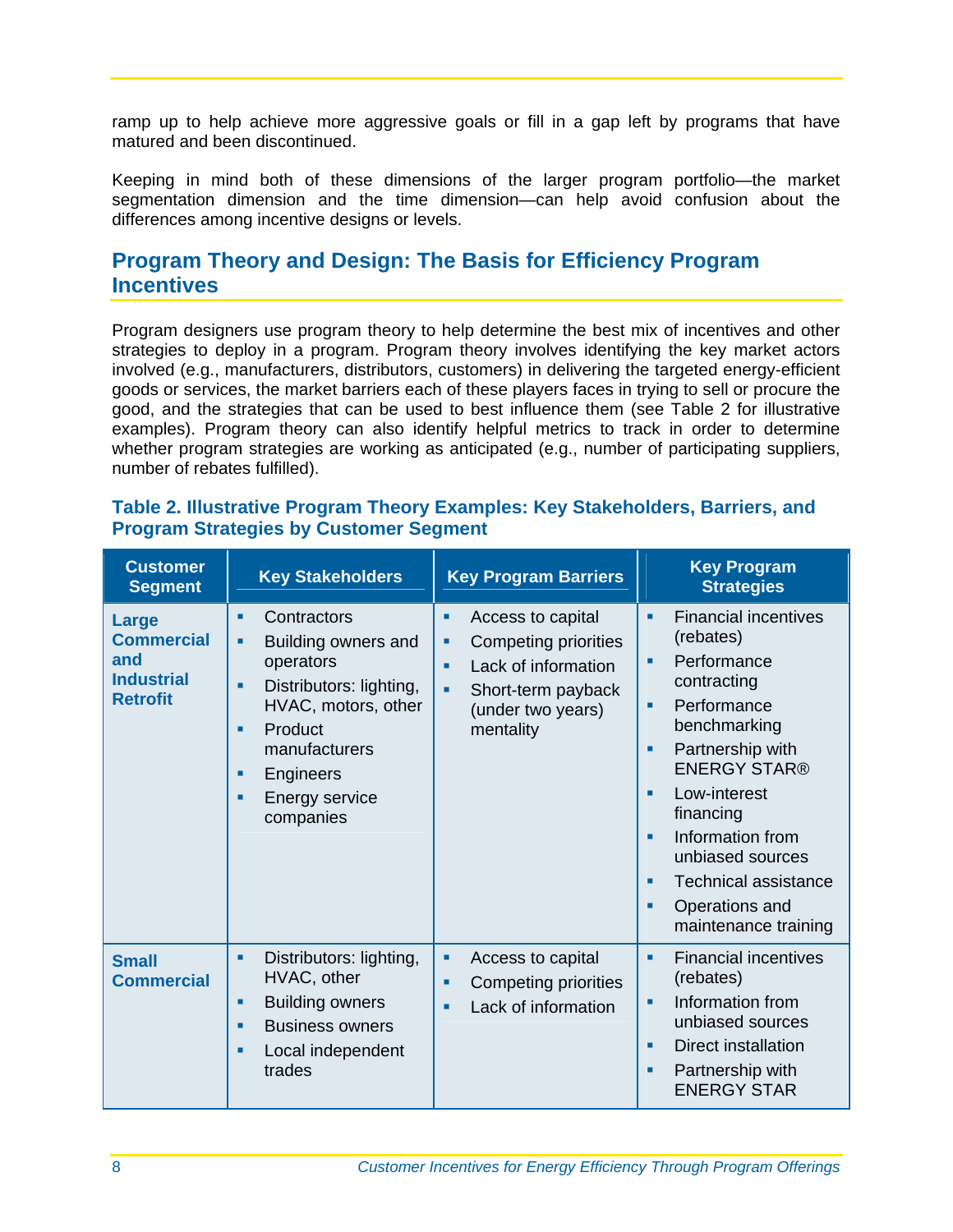| <b>Customer</b><br><b>Segment</b>                                                  | <b>Key Stakeholders</b>                                                                                                                                                                 | <b>Key Program Barriers</b>                                                                                                                                                                                                                          | <b>Key Program</b><br><b>Strategies</b>                                                                                                                                                                                                                                                                                                         |
|------------------------------------------------------------------------------------|-----------------------------------------------------------------------------------------------------------------------------------------------------------------------------------------|------------------------------------------------------------------------------------------------------------------------------------------------------------------------------------------------------------------------------------------------------|-------------------------------------------------------------------------------------------------------------------------------------------------------------------------------------------------------------------------------------------------------------------------------------------------------------------------------------------------|
| <b>Commercial</b><br>and<br><b>Industrial</b><br><b>New</b><br><b>Construction</b> | Architects<br>٠<br>Engineers<br>٠<br>Building and energy<br>code officials<br><b>Building owners</b><br>٠<br>Potential occupants<br>٠                                                   | Project/program<br>٠<br>timing<br>Competing priorities<br>٠<br>Split incentives (for<br>a,<br>rental property)<br>Lack of information<br>٠<br>Higher initial cost<br>٠                                                                               | Early intervention (ID<br>٠<br>requests for hookup)<br>Design assistance<br>٠<br>Performance<br>Ē,<br>targeting/<br>benchmarking<br>Partnership with<br>٠<br><b>ENERGY STAR</b><br>Training of architects<br>Ė<br>and engineers<br>Visible and ongoing<br>Ē,<br>presence in design<br>community<br><b>Education on life</b><br>г<br>cycle costs |
| <b>Residential</b><br><b>Existing</b><br><b>Homes</b>                              | Distributors:<br>٠<br>appliances, HVAC,<br>lighting<br>Retailers: appliance,<br>٠<br>lighting, windows<br>Contractors: HVAC,<br>٠<br>insulation,<br>remodeling<br>Homeowners<br>٠       | Higher initial cost<br>٠<br>Lack of information<br>٠<br><b>Competing priorities</b><br>٠<br>Inexperience or prior<br>a,<br>negative experience<br>with technology<br>(e.g., early compact<br>fluorescent lighting)<br>Emergency<br>٠<br>replacements | <b>Financial incentives</b><br>٠<br>Partnership with<br>٠<br><b>ENERGY STAR</b><br>Information on utility<br>Ē,<br>Web sites, bill inserts,<br>and at retailers<br>Coordination with<br>٠<br>retailers and<br>contractors                                                                                                                       |
| <b>Residential</b><br><b>New Homes</b>                                             | ٠<br>Contractors: general<br>and HVAC<br>Architects<br>٠<br>Code officials<br><b>Builders</b><br>п<br>Home buyers<br>٠<br>Real estate agents<br>٠<br><b>Financial institutions</b><br>٠ | Higher initial cost<br>٠<br>Split incentives:<br>٠<br>builder is not the<br>occupant                                                                                                                                                                 | a,<br>Partnership with<br><b>ENERGY STAR</b><br>Linking efficiency to<br>п<br>quality<br>Working with builders<br>Ė<br><b>Building code</b><br>Ē,<br>education and<br>compliance<br>Energy-efficient<br>×<br>mortgages                                                                                                                          |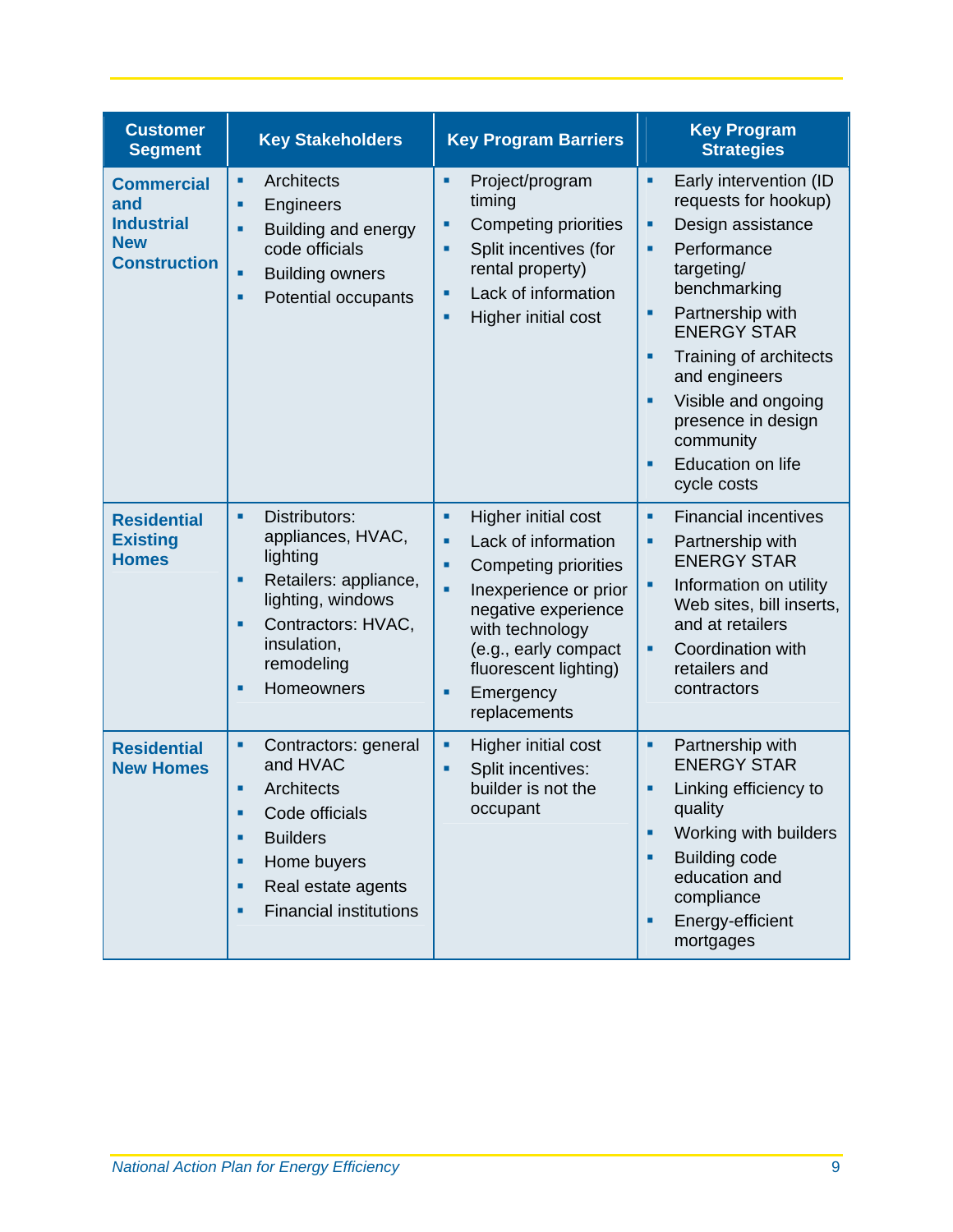| <b>Customer</b><br><b>Segment</b> | <b>Key Stakeholders</b>                                                                                                                                                                           | <b>Key Program Barriers</b>                                                              | <b>Key Program</b><br><b>Strategies</b>                                                                                                                                                          |
|-----------------------------------|---------------------------------------------------------------------------------------------------------------------------------------------------------------------------------------------------|------------------------------------------------------------------------------------------|--------------------------------------------------------------------------------------------------------------------------------------------------------------------------------------------------|
| <b>Multifamily</b>                | Owners and<br>٠<br>operators<br>Contractors<br>п<br>Code officials<br>п<br>Tenants                                                                                                                | Split incentives<br>٠<br>Lack of awareness<br>٠                                          | <b>Financial incentives</b><br>Marketing through<br>owner and operator<br>associations                                                                                                           |
| <b>Low Income</b>                 | Service providers:<br>٠<br>WAP, LIHEAP<br>Social service<br>п<br>providers: state and<br>local agencies<br>NGOs and advocacy<br>п<br>groups<br>Credit counseling<br>٠<br>organizations<br>Tenants | Program funding<br>٠<br>Program awareness<br>٠<br><b>Bureaucratic</b><br>٠<br>challenges | Consistent eligibility<br>٠<br>requirements with<br>existing programs<br>Direct installation<br>Leveraging existing<br>customer channels<br>for promotion and<br>delivery<br>Fuel-blind approach |

Source: National Action Plan for Energy Efficiency (2006).

HVAC = heating, ventilation, and air conditioning; LIHEAP = Low-Income Home Energy Assistance Program; NGO = nongovernmental organization; WAP = Weatherization Assistance Program

The program designer's goal is to develop the most effective and cost-effective mix of financial incentives, upstream incentives, and program services to address the barriers in each of the markets the program portfolio serves. Applying the program theory approach to the design process can be summarized (though oversimplified) in the following steps:

- 1. **Define customer types.** The most common approach in framing target markets is to segment customers by type, then identify the key market cycles in which customers' efficiency investment choices can best be influenced. Customer types are typically divided, at a minimum, between **residential** and **non-residential** customers. Within residential customers, **low income** customers are often identified as a customer group requiring unique approaches. Non-residential customers are then typically segmented into **small commercial** and **large commercial/industrial**. Some portfolios also segment industrial customers out from commercial customers. Depending on building size, efficiency improvements to **multifamily** residents may be targeted via residential or commercial programs. A complete program portfolio would normally seek to provide programs to all of these customer types.
- 2. **Define market segments.** For each customer type, typical cycles can be identified in which efficiency opportunities are largest and/or easiest to influence. These include **new construction**, especially for residential and commercial buildings; **equipment replacement**, or the market for replacing existing appliances and equipment as they wear out; and **elective retrofit**, which involves replacing or upgrading products, equipment, or appliances without regard to the replacement cycle. Efficient designs can be achieved at much lower capital costs than later retrofits, and some building energy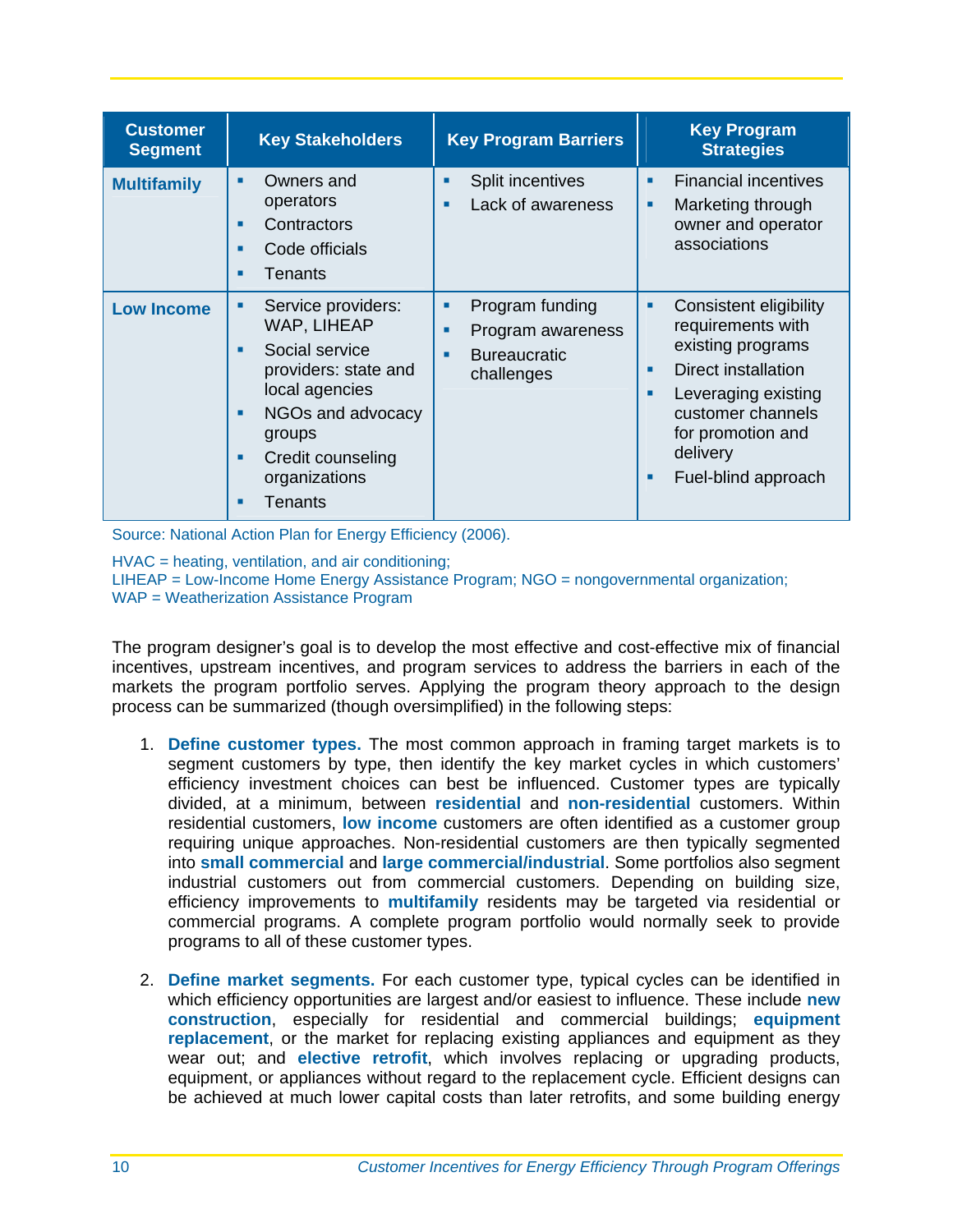features cannot realistically be altered via retrofits. New construction and equipment replacement markets are commonly referred to as **"lost opportunity" markets**, because these activities will occur whether or not the program influences them, and if the program does not influence them, efficiency opportunities can be lost, at least until the cycle renews itself. Because buildings typically remain in use for 50 to 100 years or more, and equipment can last 15 to 30 years, the energy impact of lost opportunities can be great, and thus program designers typically work hard to capture large shares of new construction and equipment replacement markets.<sup>3</sup> Elective retrofit markets, because they have no pre-existing replacement cycles, require a different approach to incentive and program design. These programs often require higher incentive levels, and may entail more services to facilitate retrofit projects.

- 3. **Identify key market barriers.** The market definition process in steps 1 and 2 typically produces a set of broad target markets. The next step is to focus on the key actors involved in these markets and the key barriers that each market participant faces in supplying or procuring more efficient goods and services. Understanding market barriers entails understanding market actors, their key interests, and their decision-making processes. Because the literature on market barriers is extensive, this brief does not seek to recap it.<sup>4</sup> There is no single set of consensus definitions for market barriers: for the purposes of this brief, we summarize barriers into **structural**, **financial**, and **informational** types.
	- **Structural barriers** occur when certain parties in a market are not motivated or enabled to support energy efficiency policy goals, notably the "split-incentive" or "principal-agent" barrier. An example of this is when the tenant pays the energy bills and the landlord has little incentive to upgrade to efficient options.
	- **Financial barriers** occur when the incremental cost of the efficient technology or practice is significantly higher than a standard efficiency counterpart. For example, if an efficient air conditioner costs \$500 more than a standard unit, most customers will choose the less expensive model.
	- **Informational barriers** occur when customers or other market participants lack the information, expertise, or time to determine the most energy-efficient choices in a given market.

In residential markets, program designs like Home Performance with ENERGY STAR pursue bundles of measures saving up to 40 percent of heating and cooling costs, and costing \$5,000 to \$10,000 or more (for a typical single-family home, savings could exceed \$300 per year). In commercial markets, one finds comprehensive approaches including performance benchmarking,<sup>5</sup> retro-commissioning,<sup>6</sup> and customized retrofits, used as part of a range of financial incentives, technical services, and bundled services/incentives.

4. **Design the incentives.** Well-designed incentives address the key market barriers in the target market. Financial incentives are designed to be just high enough to gain the desired level of program participation. In some cases, financial incentives can be bundled with financing, information, or technical services to reach program participation and energy savings goals at lower total program cost than using financial incentives alone. For example, a new home construction program could be designed to offer homebuyers cash incentives for buying high-efficiency homes. However, this incentive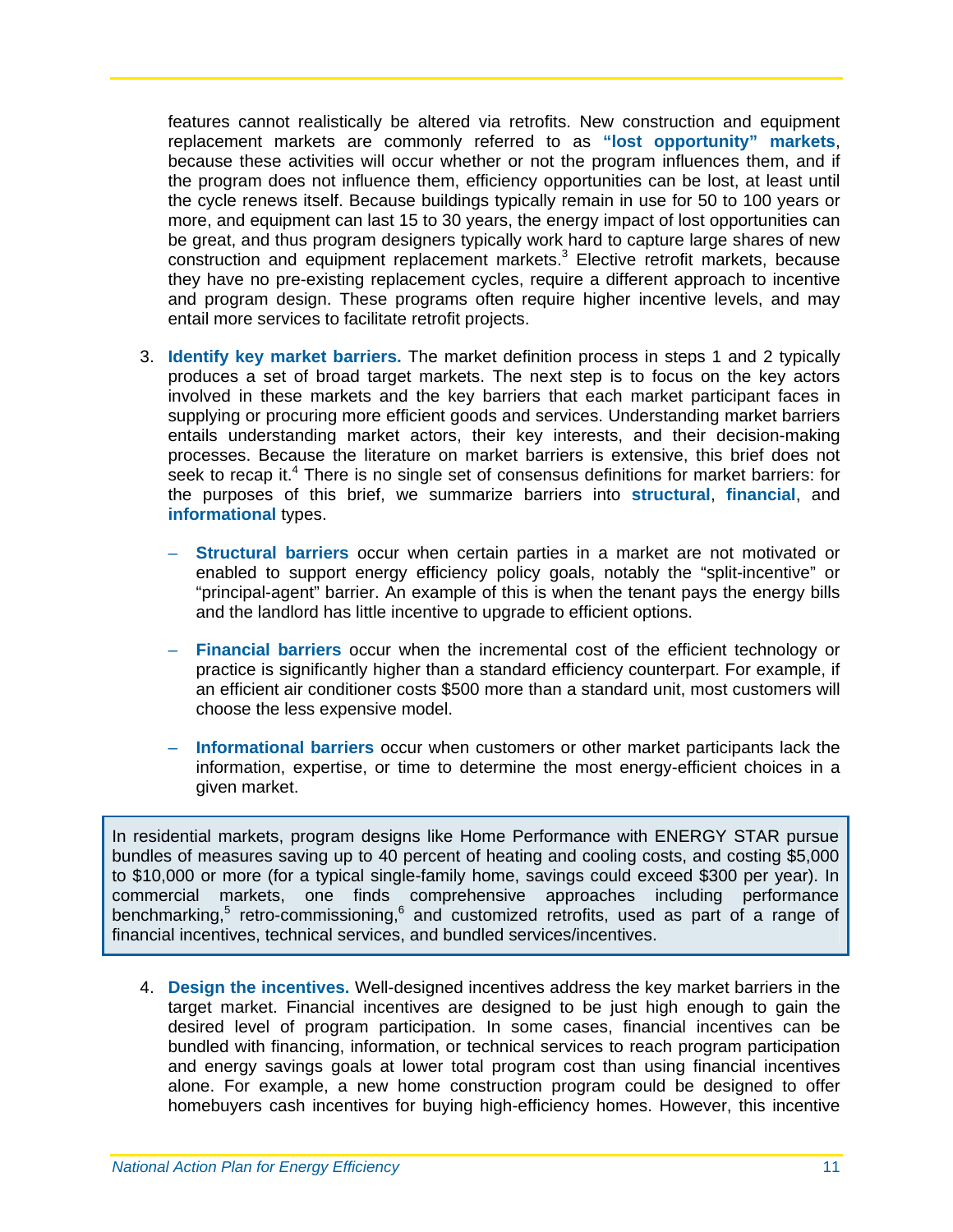design may not address the key market barrier, which is homebuilders' limited motivation to design and build such homes, and could thus lead to very low participation levels. The most successful programs focus more resources on builders than buyers; and many have found that giving builders the technical assistance needed to design and build highefficiency homes can be at least as effective as cash incentives.

For more straightforward equipment rebates where the incentive design process mainly involves determining how much of the cost of a product to offer the customer, the process can be fairly simple, as illustrated in the following example steps:

- Product A, a high-efficiency model, costs \$500.
- Product B, a standard model, costs \$400.
- The incremental cost of Product A is \$100. This amount has been determined to be cost-effective.
- Market research has determined that reducing the incremental cost of Product A to \$50 will induce most customers in that market to purchase the product
- The program designer sets the incentive level at \$50.

This incentive design process should not be an abstract analytical effort. Engaging customers and trade allies in program design will provide a lot of the basic information on market barriers, incentive types and levels, and other services that may be needed to make the program work. Incentives designed using input from customers and trade allies are far more likely to be effective than those designed in abstract, and continuing regular feedback and market observation allows program designers and operators to update the programs as market conditions and program success change over time. Feedback should be part of sound program management as an internal process; it may also take the shape of third-party evaluation of processes. For internal purposes, feedback can be reviewed monthly, quarterly, or annually; more formal process evaluations typically occur at least one year after program launch.

#### <span id="page-15-0"></span>**Incentive Design Options**

This section provides examples of how different types of incentives are applied, the extent to which they support key impacts that efficiency programs seek to achieve, and some of their principal advantages and disadvantages:

 **Direct incentives.** These provide direct payments, tax incentives, or other subsidies to consumers for purchasing and implementing specified efficient products and practices. Cash payments typically take the form of rebate checks returned to customers following approval of a submitted rebate application. Utility bill credits show up as deductions from subsequent customer utility bills. Subsidized financing might include reduced interest rates, extended loan terms, or relaxed underwriting criteria. Advantages of financial incentives can include simplicity, ease of administration, and direct economic benefit to participating customers (although care must be taken to make them user-friendly to customers). Disadvantages include potentially high cost to program sponsors if market conditions require high incentive levels, the potential for failing to address key market barriers, limited ability to transform markets in the longer term (i.e., markets may stop buying efficient products when direct incentives stop), or the opposite—the market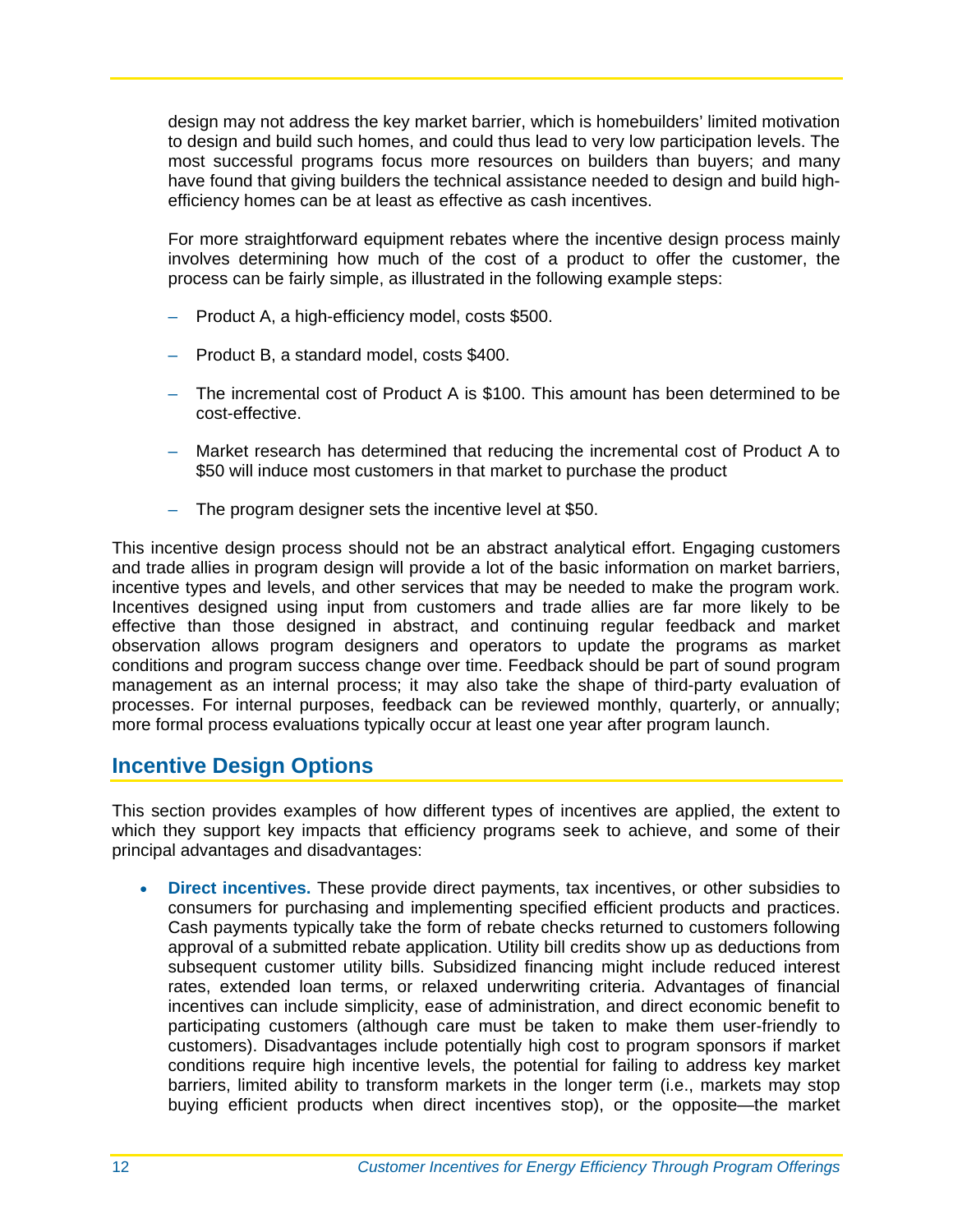transforming more quickly than anticipated, leading to high free-ridership (the program paying incentives for things that would have happened on their own).

- **Upstream/midstream incentives.** These provide incentives not to customers, but to partners in the market supply chain: "upstream" incentives reach relatively far up the supply chain, typically to manufacturers; "midstream" incentives are targeted closer to the customer end of the market, typically at retailers or installation contractors. For example, upstream incentives can involve payments to manufacturers for making efficient products, or paying building designers to incorporate high-efficiency designs. Midstream incentives can include payments to retailers for stocking, promoting, or selling specified efficient products, or payments to contractors for installing heating and cooling equipment using specified quality procedures. Upstream and midstream incentives offer the advantage that incentive amounts can sometimes be lower, as market partners may need less "convincing" to make or sell efficient technologies. They can also help condition markets for longer-term changes in product specifications, stocking patterns, and so on. Upstream incentives alone, however, may not educate or engage customers enough to change wider customer perceptions, purchasing patterns, or behavior.
- **Information services.** Informational services that encourage customer energy efficiency investment and energy-saving behavior change can include home or facility energy assessments, technology-specific information materials, and product labeling and branding programs like ENERGY STAR. Providing enhanced utility billing data and related information can also support customer awareness and action. Training can range from teaching contractors to sell the benefits of efficient products to engaging architecture/engineering firms to evaluate and recommend efficient building designs. Advantages of information services include low cost, broad market reach, and addressing fundamental barriers. Disadvantages include limitations in addressing other key barriers, limitations in affecting specific market participants and transactions, and lack of long-term impacts without continued funding.
- **Technical services.** Technical services go beyond information services: they provide analysis and professional support for specific projects, while information services tend to address broad markets and customer types. In some markets, professional help in developing projects to the point of installation, and even in providing construction management services, is extremely valuable. This is especially true in corporate and institutional markets, where capital and financing are available and an economically attractive investment is likely to be implemented. Technical service incentive approaches have the advantage of relatively low cost compared to the total investment, as well as being targeted to specific markets and customers. If coupled with broader training and market development efforts, they can also transform wider markets by changing professional practices. Disadvantages include potentially limited total market impact, the limited availability of specialized expertise for such efforts, and the limited market and project types for which this approach is applicable.
- **Bundled incentives and services.** Mixing a set of monetary incentives with other services to achieve both greater program impact and more lasting market transformation effects is a strong trend in today's leading energy efficiency programs. As program sponsors gain experience through customer and trade ally interaction and through program evaluations, they often find that monetary incentives shrink as a fraction of total program costs, while other services evolve to extend program impacts. See the text box below for examples of such multi-faceted programs. The principal advantage of the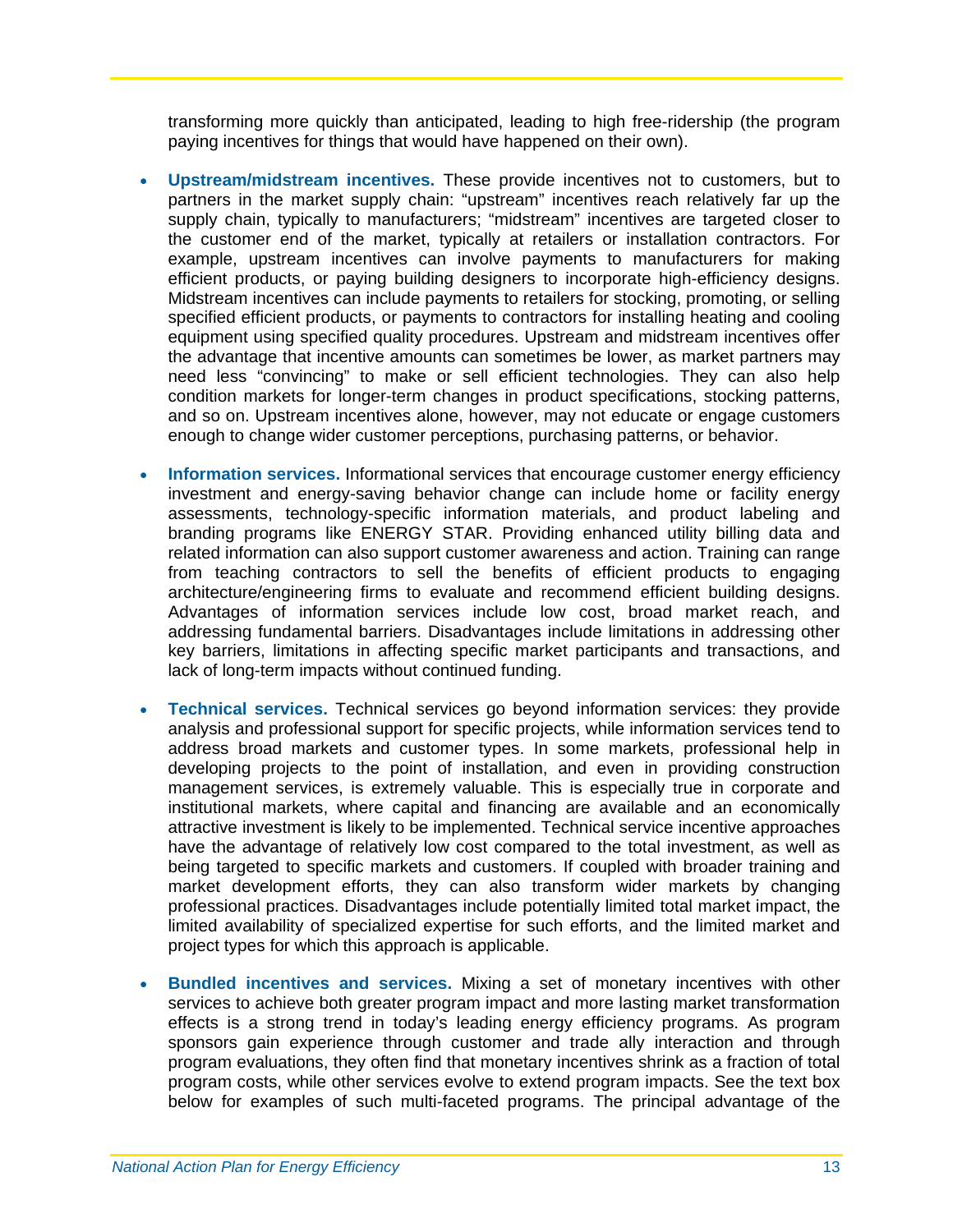bundled approach is its effectiveness in reaching specific markets; it can also improve total program impact and program cost-effectiveness. Disadvantages include complexity, potential high costs, and limited transferability to other markets (for example, a complex technical assistance service aimed at larger commercial/industrial customers might not be applicable or cost-effective for small commercial customer markets).

[Table 3](#page-17-0) summarizes the effectiveness of the five main incentive types in attaining key impacts. The high/medium/low estimates in each cell are indicative only; much depends on the details and the context in which the incentive is applied in a specific market and program design. These judgments are necessarily subjective, but because they are based on program experience across the United States they provide reasonable guidance for program designers and policymakers.

<span id="page-17-0"></span>

| <b>Key Impacts</b>                                                         | <b>Direct</b><br><b>Financial</b><br><b>Incentives</b> | Upstream/<br><b>Midstream</b><br><b>Incentives</b> | <b>Information</b><br><b>Services</b> | <b>Technical</b><br><b>Services</b> | <b>Bundled</b><br>Incentives/<br><b>Services</b> |
|----------------------------------------------------------------------------|--------------------------------------------------------|----------------------------------------------------|---------------------------------------|-------------------------------------|--------------------------------------------------|
| <b>Impact on Capital</b><br><b>Investment</b>                              | H                                                      | M                                                  |                                       | M                                   | H                                                |
| <b>Impact on Behavior</b><br>Change                                        | L                                                      | L                                                  | н                                     | M                                   | M                                                |
| <b>Impact on Customer</b><br><b>Decisions</b>                              | H                                                      | M                                                  | M                                     | M                                   | H                                                |
| <b>Impact on Third Party</b><br><b>Decisions</b>                           |                                                        | H                                                  | M                                     |                                     | M                                                |
| <b>Impact on Participation</b>                                             | H                                                      | H                                                  |                                       | M                                   | H                                                |
| <b>Impact on Energy Savings</b>                                            | м                                                      | L                                                  |                                       | M                                   | H                                                |
| <b>Impact on Measurement</b><br>and Verification<br><b>Complexity/Cost</b> |                                                        | M                                                  | H                                     | M                                   | M                                                |
| <b>Impact on Regulatory</b><br><b>Approval</b>                             |                                                        | м                                                  |                                       | М                                   | M                                                |

#### **Table 3. Comparative Impacts of Incentive Types**

 $H =$  highly likely to be effective for the incentive and its role;

 $M$  = moderately likely to be effective;  $L$  = low likelihood of being effective

Elaborating on [Table 3,](#page-17-0) incentives' impacts may vary in the following areas:

- **Capital investment.** Getting customers to invest in efficiency projects typically takes either direct incentives or a bundle of incentives and services. Information alone does not tend to have a strong impact, but upstream incentives or technical services can have a moderate impact in some markets.
- **Behavior/practice change.** Encouraging customers to change the way they use appliances or operate buildings is best impacted by information services. Financial incentives may not be as effective and may be unnecessarily costly for this purpose. Technical assistance and bundled offerings can be effective.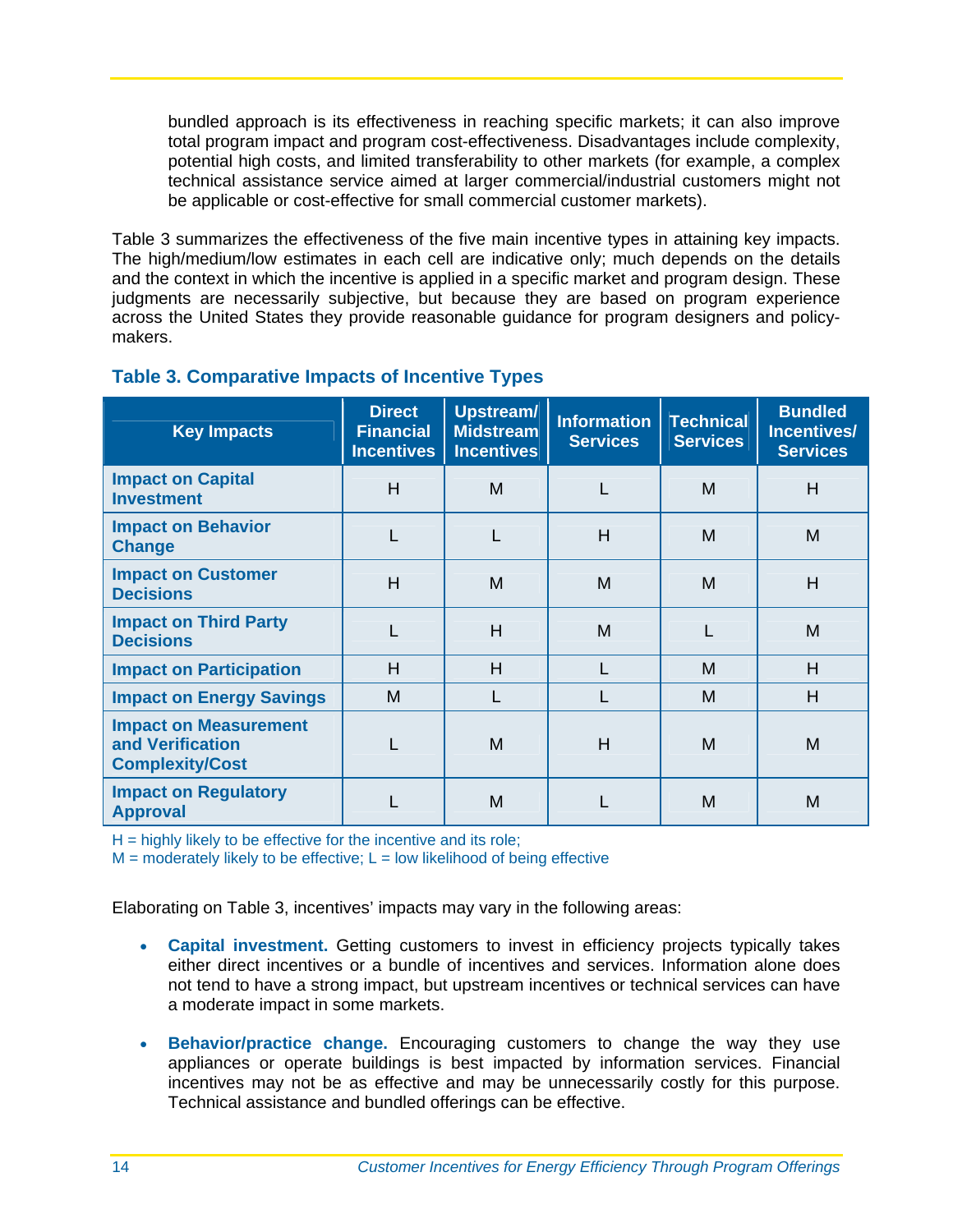- **Customer decisions vs. third-party decisions.** Customers tend to respond best to direct financial incentives, though upstream/midstream incentives and information and technical services can have moderate impacts. Third parties in the supply chain are best impacted by upstream incentives.
- **Participation.** Getting customers to sign up for programs is typically achieved most effectively by some form of financial incentive, with lesser impacts from information or technical assistance alone.
- **Magnitude of energy savings.** The best way to realize high energy savings per customer is to use bundled offerings with high financial incentives and significant technical services, though direct incentives or technical services can have a moderate impact, depending on the market.
- **Measurement and verification complexity/cost.** Information programs tend to be lower-cost than financial incentive programs, but they present challenges that may raise the cost of monitoring, verification, and other evaluation needs. Many direct rebates can be relatively simple for these purposes.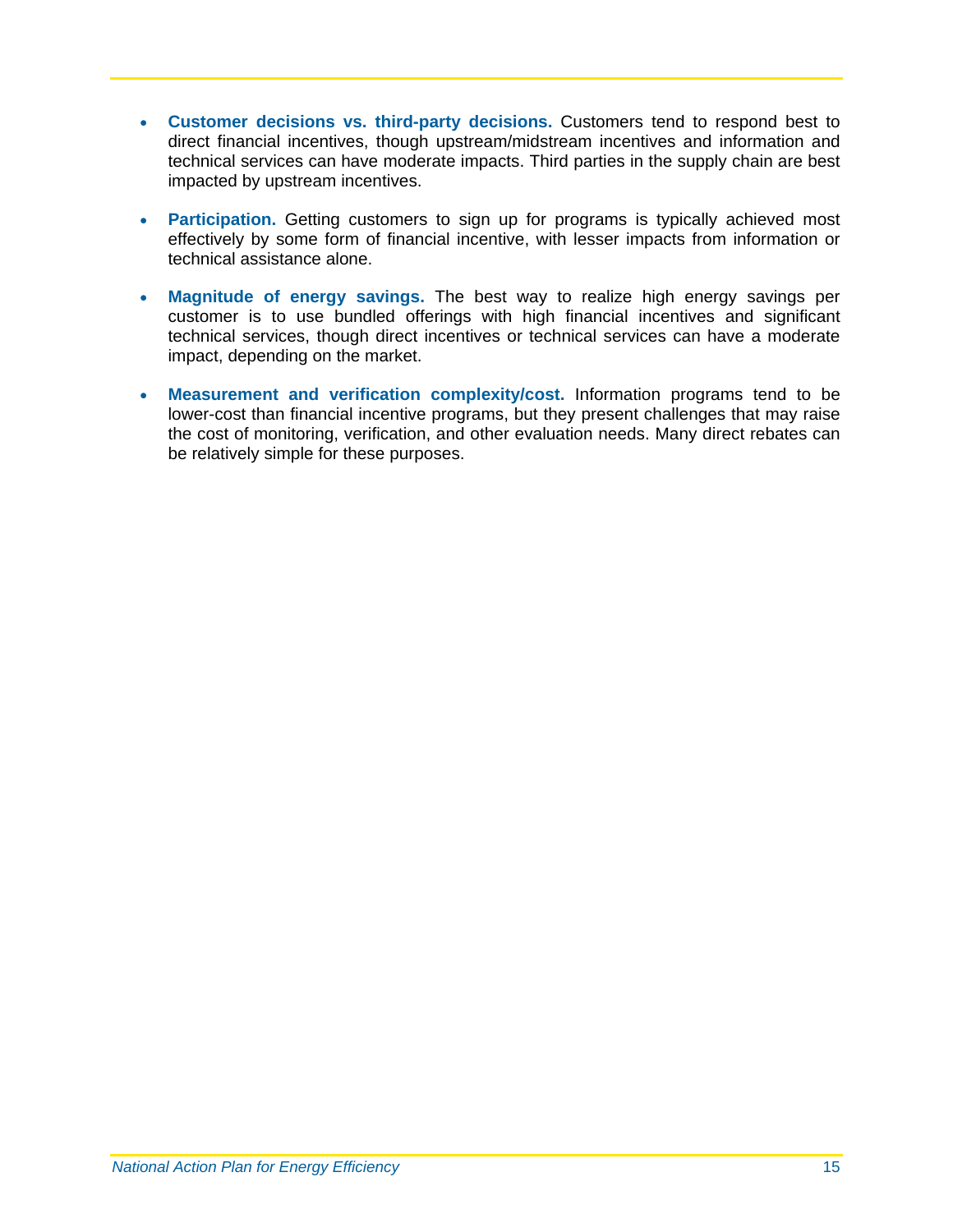#### **Emerging Incentive/Service Approaches for Whole-Building, Deep Savings**

The National Action Plan for Energy Efficiency Vision for 2025, in seeking to implement all costeffective energy efficiency, encompasses an approach that not only mines efficiency in all major markets, but also seeks deeper levels of savings per customer. The early years of an efficiency program effort are designed to secure the most cost-effective and rapidly attainable efficiency savings, often through direct incentives offered on a mass market basis. This approach can generate substantial impacts and can reach several markets, but it tends to realize limited savings on a per-customer basis.

For example, in residential markets, early program designs may target lighting and appliances, as many of these measures are very cost-effective, can be deployed broadly across mass markets, and can drive large total energy impacts. But the majority of the cost-effective potential in the residential sector may lie in more expensive, comprehensive program approaches that target heating, cooling, and hot water end uses and thermal envelope improvements. Likewise, in nonresidential markets, lighting retrofits can be very cost-effective and achieve large savings, but do not directly tap the savings to be found in heating, ventilation, and air conditioning (HVAC) systems.

Experienced program sponsors today are deploying these more-comprehensive program models, often while keeping up many of their proven, successful mass market and targeted incentive programs. Comprehensive programs in a well-designed portfolio can complement rather than supplant simpler and mass market approaches. Examples of innovative program models in this category include:

- **Home Performance With ENERGY STAR:** http://www.energystar.gov/homeperformance
- **Xcel Energy Commercial Real Estate Efficiency program:** http://www.xcelenergy.com/Minnesota/Business/Programs\_Resources/ConservationRebat es\_Incentives\_Business/Pages/Commercial\_Real\_Estate.aspx
- **New Jersey Clean Energy Pay for Performance:**  http://www.njcleanenergy.com/commercial-industrial/programs/pay-performance
- **Energy Trust of Oregon:**  http://energytrust.org/business/incentives/commercial-buildings/newbuilding/custom/custom-track-incentives
- **Building Performance With ENERGY STAR (an NSTAR performance-based incentive pilot program):**

http://www.nstaronline.com/business/energy\_efficiency/electric\_programs/benchmark.asp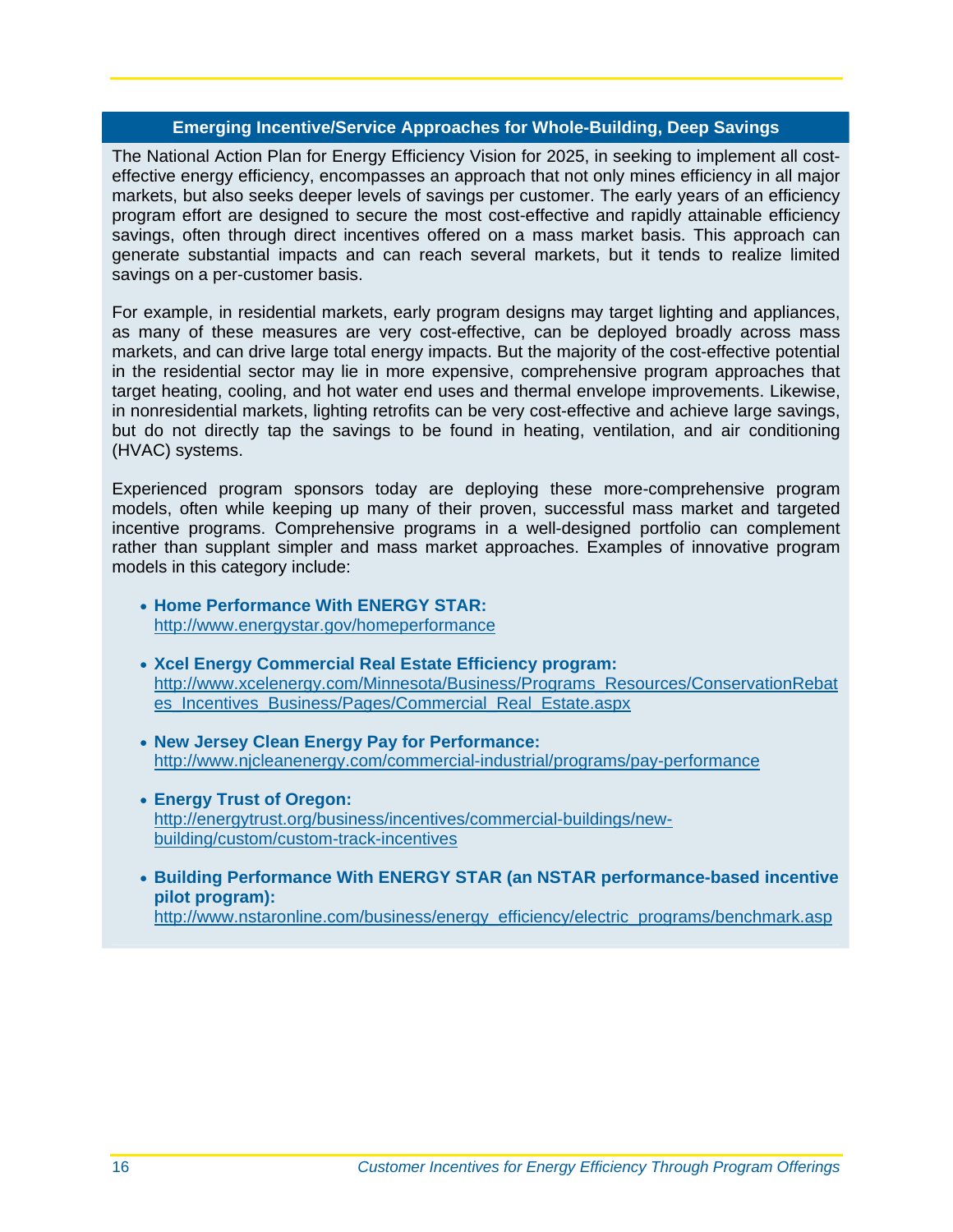#### **Emerging Data Center Energy Efficiency Programs**

<span id="page-20-1"></span>Within both new construction and retrofit program portfolios, program administrators are exploring new program designs to incent greater energy efficiency in data centers. Examples of emerging data center energy efficiency programs include:

- **Pacific Gas and Electric:** http://www.pge.com/includes/docs/pdfs/mybusiness/energysavingsrebates/incentivesbyi ndustry/hightech/data\_center\_baseline2009-10-01.pdf
- **Energy Trust of Oregon/New Data Center incentive:** http://energytrust.org/TA/insider/0908/ExistingBuildings.html
- **Xcel/Colorado:** http://www.xcelenergy.com/Colorado/Business/Programs\_Resources/ConservationReba tes\_Incentives\_Business/Pages/DataCenterEfficiency.aspx
- **Austin Energy:** http://www.austinenergy.com/Energy%20Efficiency/Programs/Rebates/Commercial/Com mercial%20Energy/dataCenter.htm

#### <span id="page-20-0"></span>**Program Experience: Summary of Incentives Offered in Best-Practice Programs**

This section summarizes a mix of quantitative and qualitative experience with incentives as they are offered through energy efficiency programs in the field. [Table 4](#page-21-0) is built on the same basic structure as those above; however, it does not report information on financing or information services, as available data were either insufficient or unsuitable for this summary format.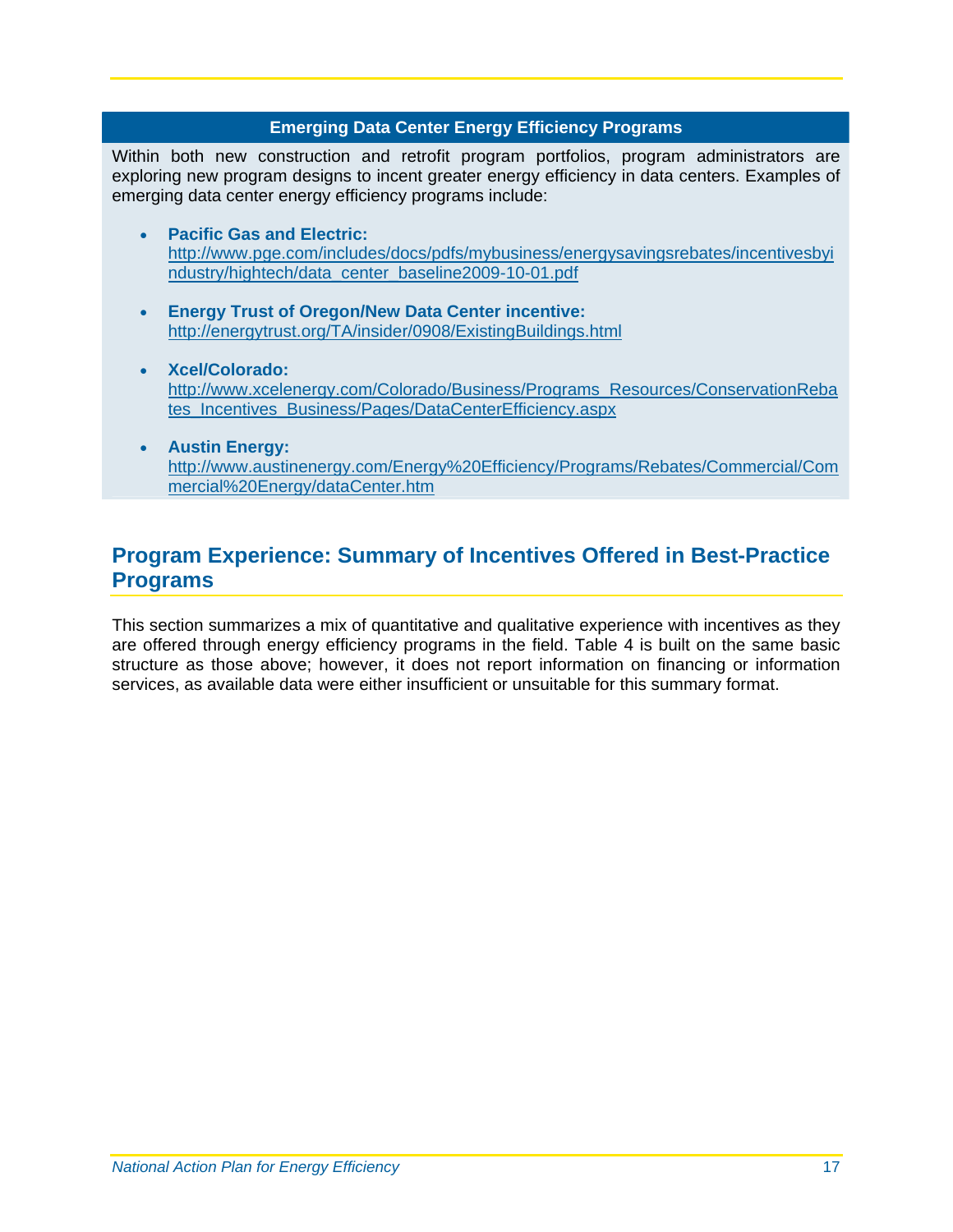<span id="page-21-0"></span>

| <b>Customer</b>                |                                                                                                                   | <b>Incentive Types</b>                                                                                                                                                                   |                                                                                                                                                                                                                                                                             |                                                                                                                                                                                                                                                                                                         |
|--------------------------------|-------------------------------------------------------------------------------------------------------------------|------------------------------------------------------------------------------------------------------------------------------------------------------------------------------------------|-----------------------------------------------------------------------------------------------------------------------------------------------------------------------------------------------------------------------------------------------------------------------------|---------------------------------------------------------------------------------------------------------------------------------------------------------------------------------------------------------------------------------------------------------------------------------------------------------|
| <b>Types/Markets</b>           | <b>Direct Incentives</b>                                                                                          | <b>Indirect Incentives</b>                                                                                                                                                               | <b>Technical Services</b>                                                                                                                                                                                                                                                   | <b>Bundled</b><br><b>Incentives/Services</b>                                                                                                                                                                                                                                                            |
| <b>Residential</b>             |                                                                                                                   |                                                                                                                                                                                          |                                                                                                                                                                                                                                                                             |                                                                                                                                                                                                                                                                                                         |
| <b>New</b><br>construction     | Direct incentives to consumers are rare <sup>a</sup>                                                              | <b>Builder incentives</b><br>typically range from<br>\$400 to \$2,000/home<br><b>Incentives for ENERGY</b><br><b>STAR Advanced</b><br>Lighting Package range<br>from \$100 to \$525/home | <b>Technical services for</b><br>builders and contractors<br>include:<br>Design assistance<br>٠<br>Contractor training<br>٠<br>Sales training<br>×<br>Free/shared-cost<br>×<br>energy rating services                                                                       | Programs may also offer:<br><b>Builder financing</b><br>×,<br>Cooperative marketing<br>and advertising<br>Bonuses for installing<br>high-efficiency<br>appliances, lighting, or<br>HVAC equipment <sup>b</sup>                                                                                          |
| Lighting/low-<br>cost retrofit | Typical ranges:<br>Fixtures: \$10-\$20°<br>٠<br>CFLs: \$0-\$25 <sup>d</sup><br>٠<br>Ceiling fans: \$15-\$20°<br>٠ | Manufacturer and/or<br>retailer buy-downs on<br>specified products;<br>some sponsors use a<br>request for proposals<br>process <sup>t</sup>                                              | Technical support can<br>include:<br><b>Education and</b><br>٠<br>outreach efforts <sup>9</sup><br>Developing standards<br>٠<br>of practice for<br>participating<br>contractors <sup>h</sup><br>Enhancing displays<br>٠<br>and increasing<br>qualified product<br>inventory | Programs may also offer<br>direct install programs<br>focused on no- and low-<br>cost upgrades, such as:<br><b>CFL<sub>s</sub></b><br>п<br>Low-flow shower heads<br><b>Faucet aerators</b><br>Programmable<br>thermostats<br>Cooperative marketing<br>and advertising, special<br>promotions and events |

#### **Table 4. Summary of Incentives Offered in Current Programs**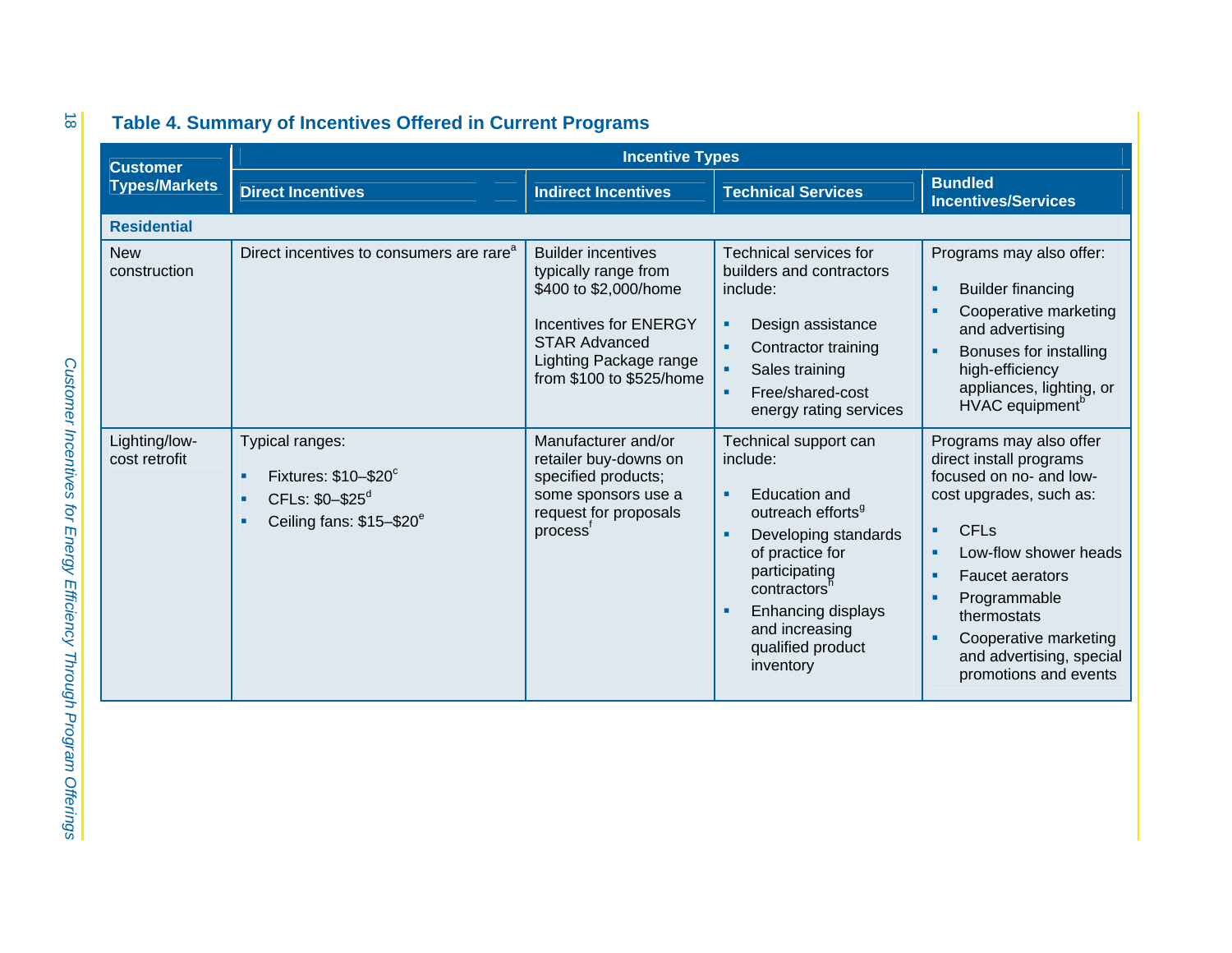| <b>Customer</b>                                     | <b>Incentive Types</b>                                                                                                                                                                                                                                                                                                                                                                                                                                                                                         |                                                                                                                                                         |                                                                                                                                                                                                                                                                                                                                                                                                                                                                                                      |                                                                                                      |
|-----------------------------------------------------|----------------------------------------------------------------------------------------------------------------------------------------------------------------------------------------------------------------------------------------------------------------------------------------------------------------------------------------------------------------------------------------------------------------------------------------------------------------------------------------------------------------|---------------------------------------------------------------------------------------------------------------------------------------------------------|------------------------------------------------------------------------------------------------------------------------------------------------------------------------------------------------------------------------------------------------------------------------------------------------------------------------------------------------------------------------------------------------------------------------------------------------------------------------------------------------------|------------------------------------------------------------------------------------------------------|
| <b>Types/Markets</b>                                | <b>Direct Incentives</b>                                                                                                                                                                                                                                                                                                                                                                                                                                                                                       | <b>Indirect Incentives</b>                                                                                                                              | <b>Technical Services</b>                                                                                                                                                                                                                                                                                                                                                                                                                                                                            | <b>Bundled</b><br><b>Incentives/Services</b>                                                         |
| Higher-cost<br>retrofit<br>Equipment<br>replacement | Typical ranges:<br>Building envelope (windows,<br>٠<br>insulation): \$1-\$10 (per square<br>$foot)$ <sup>i</sup><br>Equipment system upgrades, e.g.,<br>٠<br>\$300 rebate for duct sealing<br>Project subsidy, e.g., 70% of<br>٠<br>comprehensive HVAC/envelope<br>project cost <sup>k</sup><br>Typical ranges:<br>Clothes washers: \$50-\$75<br>٠<br>Dishwashers: \$25-\$50<br>٠<br>Refrigerators: \$25-\$50<br>٠<br>Room air conditioning: \$25-\$35<br>٠<br>HVAC equipment: \$100-\$1,200 <sup>p</sup><br>٠ | Remodeler incentives<br>for installing the<br><b>ENERGY STAR</b><br><b>Advanced Lighting</b><br>Package for major<br>renovation:<br>\$100 to \$525/home | Technical services can<br>include:<br>Contractor/trade ally<br>٠<br>education/outreach<br>Developing standards<br>٠<br>for participating<br>contractors <sup>m</sup><br>Diagnostic energy<br>٠<br>audit<br>Conducting field visits<br>and training <sup>n</sup><br>Technical support can<br>include:<br>Contractor training on<br>٠<br>quality installation,<br>sizing, etc.<br>Developing standards<br>for participating<br>contractors <sup>q</sup><br>Field visits and training <sup>r</sup><br>٠ | Programs may also offer:<br>Low-interest financing<br>٠<br>Point of sale financing <sup>o</sup><br>٠ |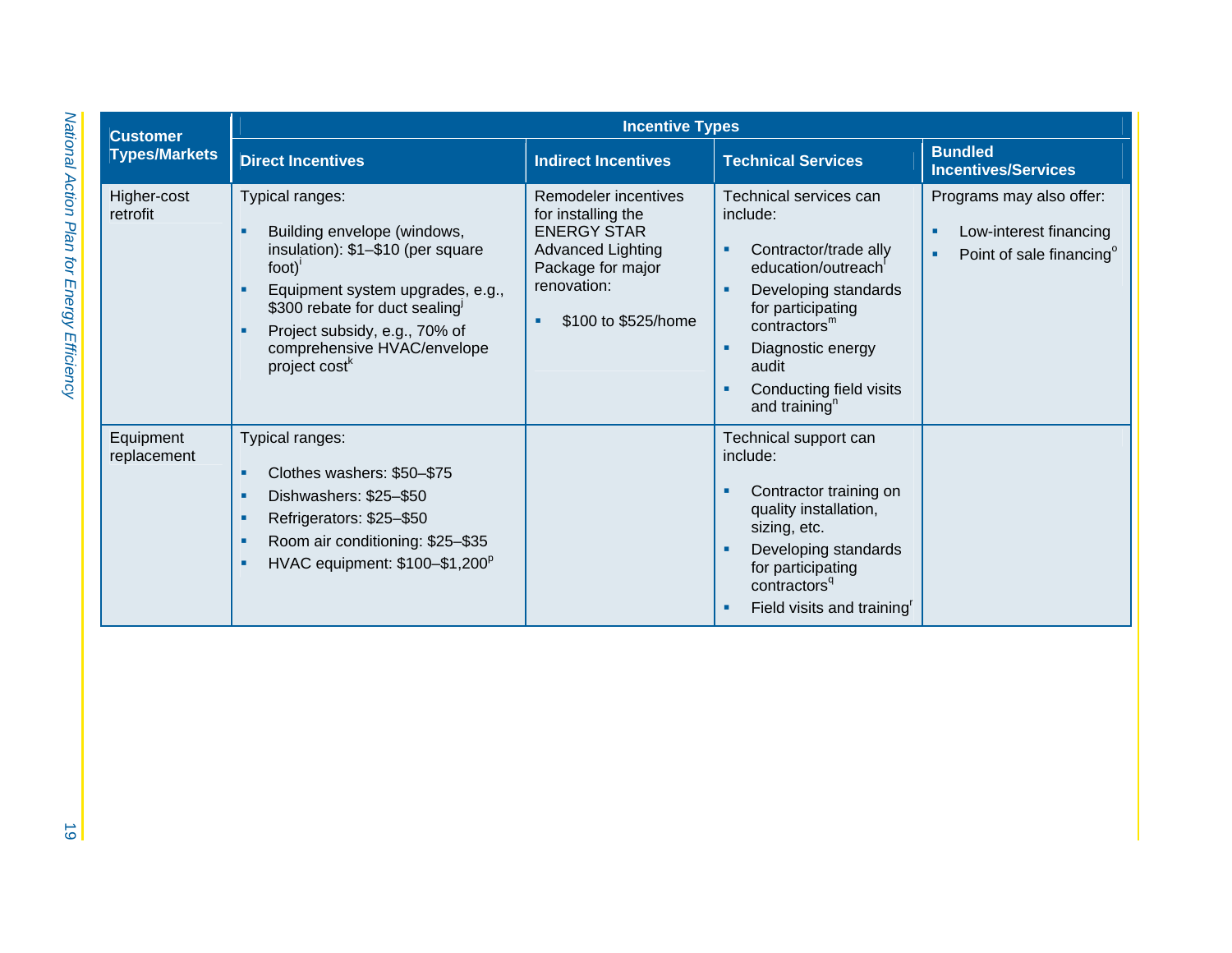| <b>Customer</b><br><b>Types/Markets</b> | <b>Incentive Types</b>                                                                                                                                                                                                                                                            |                                                                                                                                                                                       |                                                                                                                                                                                                                                                                                   |                                                                                                                                                                                                                                                                                               |  |  |
|-----------------------------------------|-----------------------------------------------------------------------------------------------------------------------------------------------------------------------------------------------------------------------------------------------------------------------------------|---------------------------------------------------------------------------------------------------------------------------------------------------------------------------------------|-----------------------------------------------------------------------------------------------------------------------------------------------------------------------------------------------------------------------------------------------------------------------------------|-----------------------------------------------------------------------------------------------------------------------------------------------------------------------------------------------------------------------------------------------------------------------------------------------|--|--|
|                                         | <b>Direct Incentives</b>                                                                                                                                                                                                                                                          | <b>Indirect Incentives</b>                                                                                                                                                            | <b>Technical Services</b>                                                                                                                                                                                                                                                         | <b>Bundled</b><br><b>Incentives/Services</b>                                                                                                                                                                                                                                                  |  |  |
| <b>Small Commercial</b>                 |                                                                                                                                                                                                                                                                                   |                                                                                                                                                                                       |                                                                                                                                                                                                                                                                                   |                                                                                                                                                                                                                                                                                               |  |  |
| <b>New</b><br>construction              | Small commercial new construction programs are rare                                                                                                                                                                                                                               |                                                                                                                                                                                       |                                                                                                                                                                                                                                                                                   |                                                                                                                                                                                                                                                                                               |  |  |
| Lighting/low-<br>cost retrofit          | Typical ranges:<br><b>Fluorescent fixtures</b><br>\$1-\$200 per fixture<br>٠<br>30%-50% of project cost<br>Sensors<br>\$10-\$75, depending on sensor type<br>٠<br><b>LED linear fixtures</b><br>$$2 - $6$<br>٠<br>Exit signs<br>\$10-\$75 (typically for LED signs) <sup>\$</sup> | Program sponsors may<br>offer:<br><b>Additional incentives</b><br>to lighting<br>contractors<br>Manufacturer buy-<br>downs through a<br>request for<br>proposals process <sup>t</sup> | Technical services can<br>include:<br>Energy audits<br>٠<br>Training for trade<br>allies <sup>u</sup><br>Providing a list of<br>٠<br>qualified or<br>participating<br>contractors<br>Developing a trade ally<br>٠<br>network through a<br>competitive bid<br>process <sup>w</sup> | Programs may also offer:<br>Direct installation<br>×<br>services<br>Marketing support<br>л<br>Low-cost financing to<br>×<br>cover costs beyond<br>direct incentives <sup>x</sup><br>Electronic data<br>×<br>services to help<br>customers obtain<br>energy-efficient<br>products <sup>y</sup> |  |  |
| Higher-cost<br>retrofit                 | Direct incentives include:<br>Covering a percentage of installed<br>٠<br>project costs (e.g., 50% of installed<br>$costs)^2$                                                                                                                                                      |                                                                                                                                                                                       | Technical support can<br>include:<br>Site energy<br>assessments at low or<br>no costa<br>Trade ally training and<br>technical support<br>Developing qualified<br>trade ally networks <sup>bb</sup>                                                                                | Programs may also offer:<br>Project development<br>п<br>services<br>Low-cost financing for<br>project costs beyond<br>direct incentive<br>payments <sup>cc</sup>                                                                                                                              |  |  |

20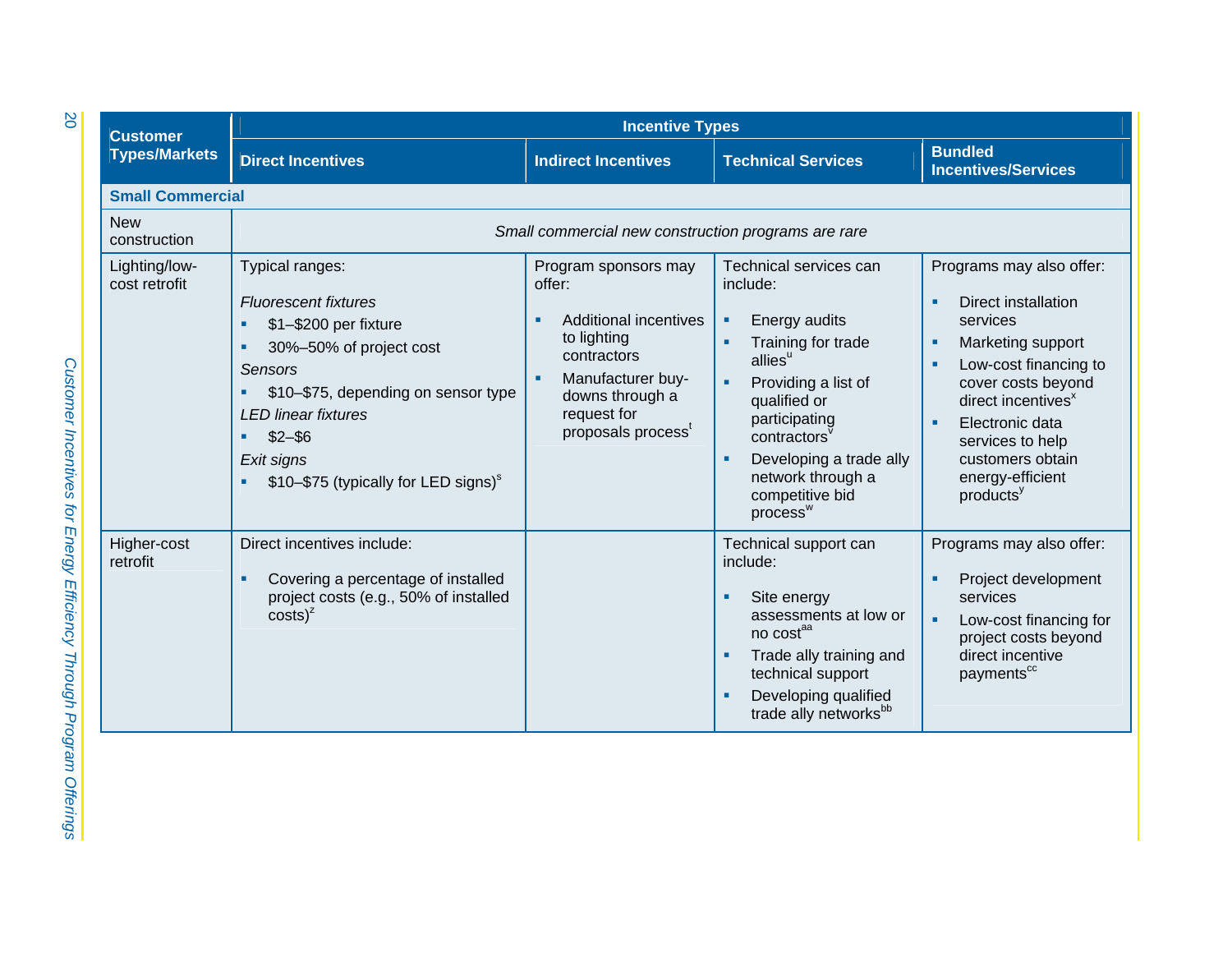| <b>Customer</b><br><b>Types/Markets</b> | <b>Incentive Types</b>                                                                                                                                                                                          |                                                                                                                                                                            |                                                                                                                                                                                                                                                                            |                                                                                                                                                                   |  |
|-----------------------------------------|-----------------------------------------------------------------------------------------------------------------------------------------------------------------------------------------------------------------|----------------------------------------------------------------------------------------------------------------------------------------------------------------------------|----------------------------------------------------------------------------------------------------------------------------------------------------------------------------------------------------------------------------------------------------------------------------|-------------------------------------------------------------------------------------------------------------------------------------------------------------------|--|
|                                         | <b>Direct Incentives</b>                                                                                                                                                                                        | <b>Indirect Incentives</b>                                                                                                                                                 | <b>Technical Services</b>                                                                                                                                                                                                                                                  | <b>Bundled</b><br><b>Incentives/Services</b>                                                                                                                      |  |
| Equipment<br>replacement                | Typical ranges:<br>Commercial food service<br>٠<br>equipment: \$200-\$600<br>Project incentives (percentage of<br>٠<br>project costs)                                                                           |                                                                                                                                                                            | Technical services can<br>include:<br>Recruiting and training<br>trade allies<br>Developing qualified<br>trade ally lists and<br>networks                                                                                                                                  | Programs may also offer:<br>Low-cost financing for<br>٠<br>project costs<br>Direct incentive<br>×<br>payments                                                     |  |
| <b>Large Commercial/Industrial</b>      |                                                                                                                                                                                                                 |                                                                                                                                                                            |                                                                                                                                                                                                                                                                            |                                                                                                                                                                   |  |
| <b>New</b><br>construction              | Direct incentives vary from prescriptive<br>rebates per measure, similar to those<br>offered for retrofit or replacement, to<br>performance-based incentives based<br>on energy/demand reductions <sup>dd</sup> | Some programs offer<br>incentives to the design<br>team to encourage<br>comprehensive, whole<br>building upgrades<br>starting early in the<br>design process <sup>ee</sup> | Technical support can<br>include:<br>Design assistance for<br>٠<br>specific projects<br>Helping customers and<br>٠<br>designers set<br>performance targets,<br>using tools such as<br><b>ENERGY STAR Target</b><br>Finder (\$2,000-<br>\$30,000 per project) <sup>ff</sup> | Over time, some programs<br>evolve to a comprehensive<br>set of education, design<br>assistance, market<br>transformation, and direct<br>incentives <sup>ff</sup> |  |
| Lighting/low-<br>cost retrofit          | Typical ranges:<br>Lighting systems<br>30%-75% of project cost<br>٠<br>\$0.03-\$0.75/kilowatt-hour saved <sup>99</sup><br>٠<br><b>Sensors</b><br>\$10-\$75, depending on sensor type<br>٠                       | See Small Commercial<br>Section                                                                                                                                            | See Small Commercial<br>Section                                                                                                                                                                                                                                            | See Small Commercial<br><b>Section</b>                                                                                                                            |  |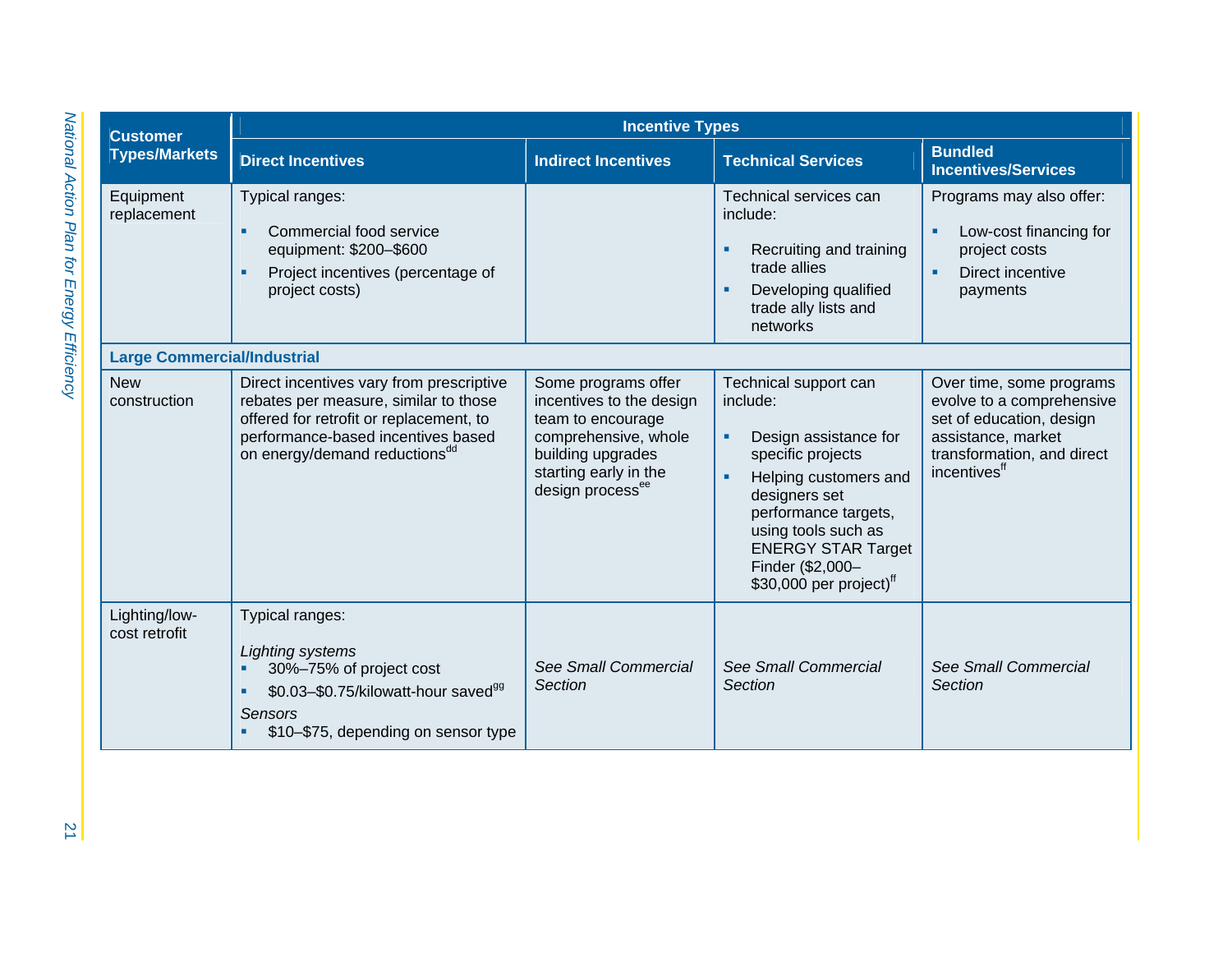| <b>Customer</b><br><b>Types/Markets</b> | <b>Incentive Types</b>                                                                                                                                                                                                                                                                                                                                                                                         |                                                                                                                                                                     |                                                                                                                                                                                        |                                                                                                           |  |
|-----------------------------------------|----------------------------------------------------------------------------------------------------------------------------------------------------------------------------------------------------------------------------------------------------------------------------------------------------------------------------------------------------------------------------------------------------------------|---------------------------------------------------------------------------------------------------------------------------------------------------------------------|----------------------------------------------------------------------------------------------------------------------------------------------------------------------------------------|-----------------------------------------------------------------------------------------------------------|--|
|                                         | <b>Direct Incentives</b>                                                                                                                                                                                                                                                                                                                                                                                       | <b>Indirect Incentives</b>                                                                                                                                          | <b>Technical Services</b>                                                                                                                                                              | <b>Bundled</b><br><b>Incentives/Services</b>                                                              |  |
| Higher-cost<br>retrofit                 | Typical offerings:<br>50%-100% of incremental costshh<br>٠<br>\$0.05-\$0.29/kilowatt-hour;<br>٠<br>\$0.45/therm saved"<br>\$275-\$530 per annual kilowatt<br>٠<br>savedij, kk<br>Payments yield targeted simple<br>٠<br>payback, typically capped at a<br>percentage of incremental cost"<br>Commissioning/retro-<br>٠<br>commissioning incentives <sup>mm</sup><br>Performance contracting <sup>nn</sup><br>٠ |                                                                                                                                                                     | Technical support can<br>include:<br>Trade ally and<br>customer staff training<br>and technical support<br>Free/shared cost for<br>technical services <sup>oo,pp</sup>                 | Programs may also offer:<br>Financing <sup>qq</sup><br>Onsite energy<br>engineers for extended<br>periods |  |
| Equipment<br>replacement                | Direct incentives can be prescriptive as<br>outlined above, but for larger customers<br>they tend to be more customized, as<br>equipment is used in more complex and<br>specific applications. Such incentives<br>tend to pay a portion of the incremental<br>cost for efficient equipment or systems"                                                                                                         | <b>Upstream incentives</b><br>targeted to equipment<br>suppliers may overcome<br>market barriers more<br>easily than consumer-<br>oriented incentives <sup>ss</sup> | Technical services can<br>include:<br>Training efforts to<br>٠<br>expose consumers and<br>suppliers to the<br>benefits of energy-<br>efficient equipment or<br>practices <sup>tt</sup> |                                                                                                           |  |
| See table notes on next page.           |                                                                                                                                                                                                                                                                                                                                                                                                                |                                                                                                                                                                     |                                                                                                                                                                                        |                                                                                                           |  |

22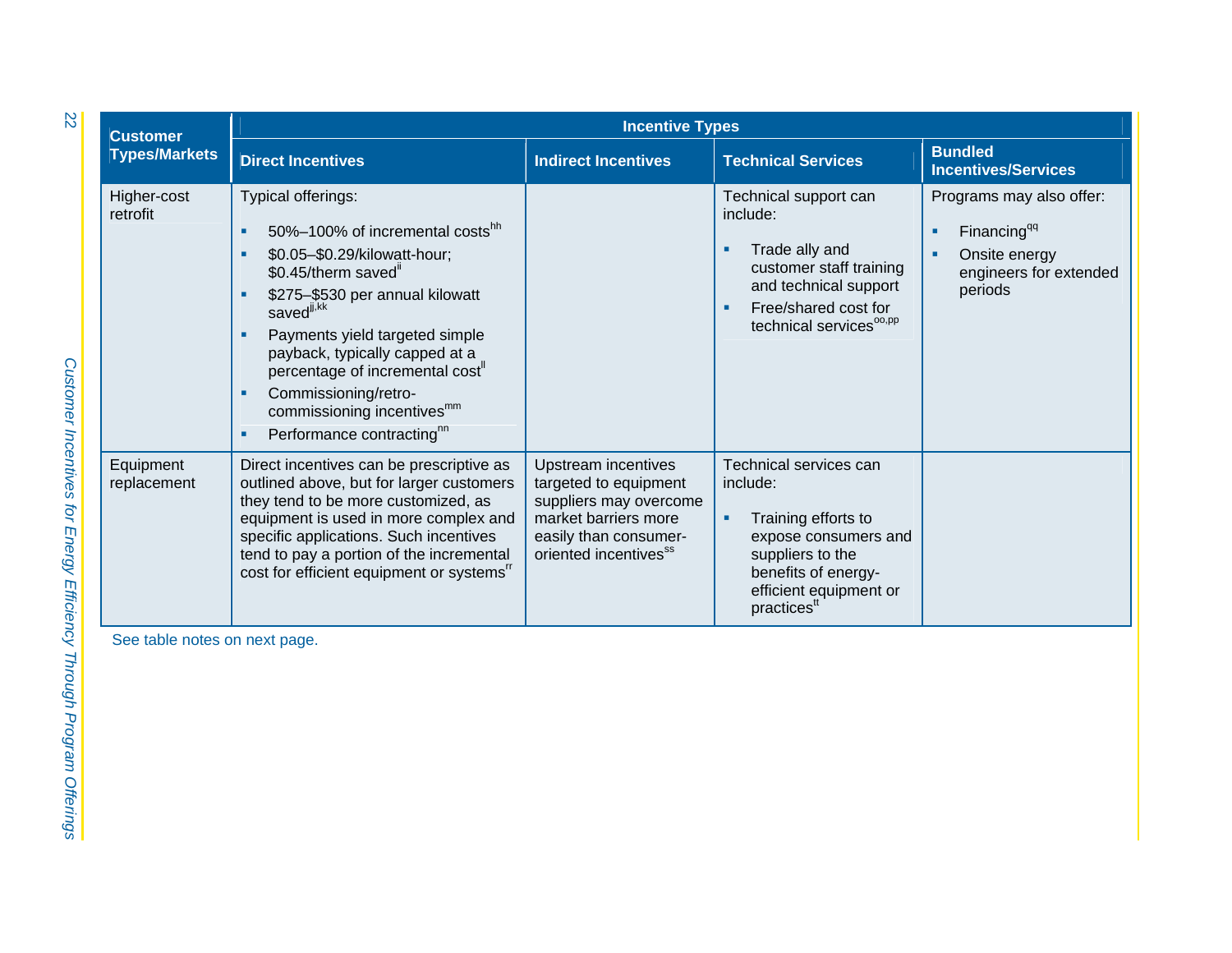#### **Table notes**

- Purchasers of ENERGY STAR–qualified homes receive a lower electricity rate (approximately 5 percent lower) from Jackson Electric Membership Corporation (see http://www.jacksonemc.com).
- **b** Source: Alliant Energy (2009), MidAmerican Energy (2009).
- <sup>c</sup> Source: DOE and EPA (2010).
- <sup>d</sup> Source: DOE and EPA (2010).
- <sup>e</sup> Source: DOE and EPA (2010).
- f Source: York et al. (2008).
- <sup>g</sup> California investor-owned utilities and Efficiency Vermont. Source: National Action Plan for Energy Efficiency (2006), Chapter 6.
- h California. Source: Quantum Consulting (2004e), p. 35.
- Source: DOE and EPA (2010).
- <sup>j</sup> Sacramento Municipal Utility District (California). Source: Quantum Consulting (2004e), p. 33, Exhibit R4-6.
- k Tacoma Residential Weatherization Program (California). Source: Quantum Consulting (2004e), p. 33, Exhibit R4-6.
- California investor-owned utilities and Efficiency Vermont. Source: National Action Plan for Energy Efficiency (2006), Chapter 6.
- m California. Source: Quantum Consulting (2004e), p. 35.
- <sup>n</sup> Source: York et al. (2008).
- <sup>o</sup> California. Source: Quantum Consulting (2004e), p. 29, Exhibit R4-5.
- $P$  Source: DOE and EPA (2010).
- <sup>q</sup> California. Source: Quantum Consulting (2004e), p. 35.
- Source: York et al. (2008).
- <sup>s</sup> Source: North Carolina Solar Center (2009).
- Source: York et al. (2008).
- <sup>u</sup> Source: Quantum Consulting (2004d).
- $V$  Seattle City Light. Source: National Action Plan for Energy Efficiency (2006), Chapter 6.
- w National Grid (Massachusetts and Rhode Island). Source: York et al. (2008).
- Small Business Energy Advantage (Connecticut). Source: York et al. (2008).
- <sup>y</sup> Source: Quantum Consulting (2004a).
- <sup>z</sup> Small Business Energy Advantage (Connecticut). Source: York et al. (2008).
- aa Small Business Energy Advantage (Connecticut). Source: York et al. (2008).
- bb National Grid (Massachusetts and Rhode Island). Source: York et al. (2008).
- <sup>cc</sup> Small Business Energy Advantage (Connecticut). Source: York et al. (2008).
- dd Source: DOE and EPA (2010).
- National Grid (Massachusetts and Rhode Island) and California statewide energy efficiency program. Source: York et al. (2008).
- ff National Grid (Massachusetts and Rhode Island). Source: York et al. (2008).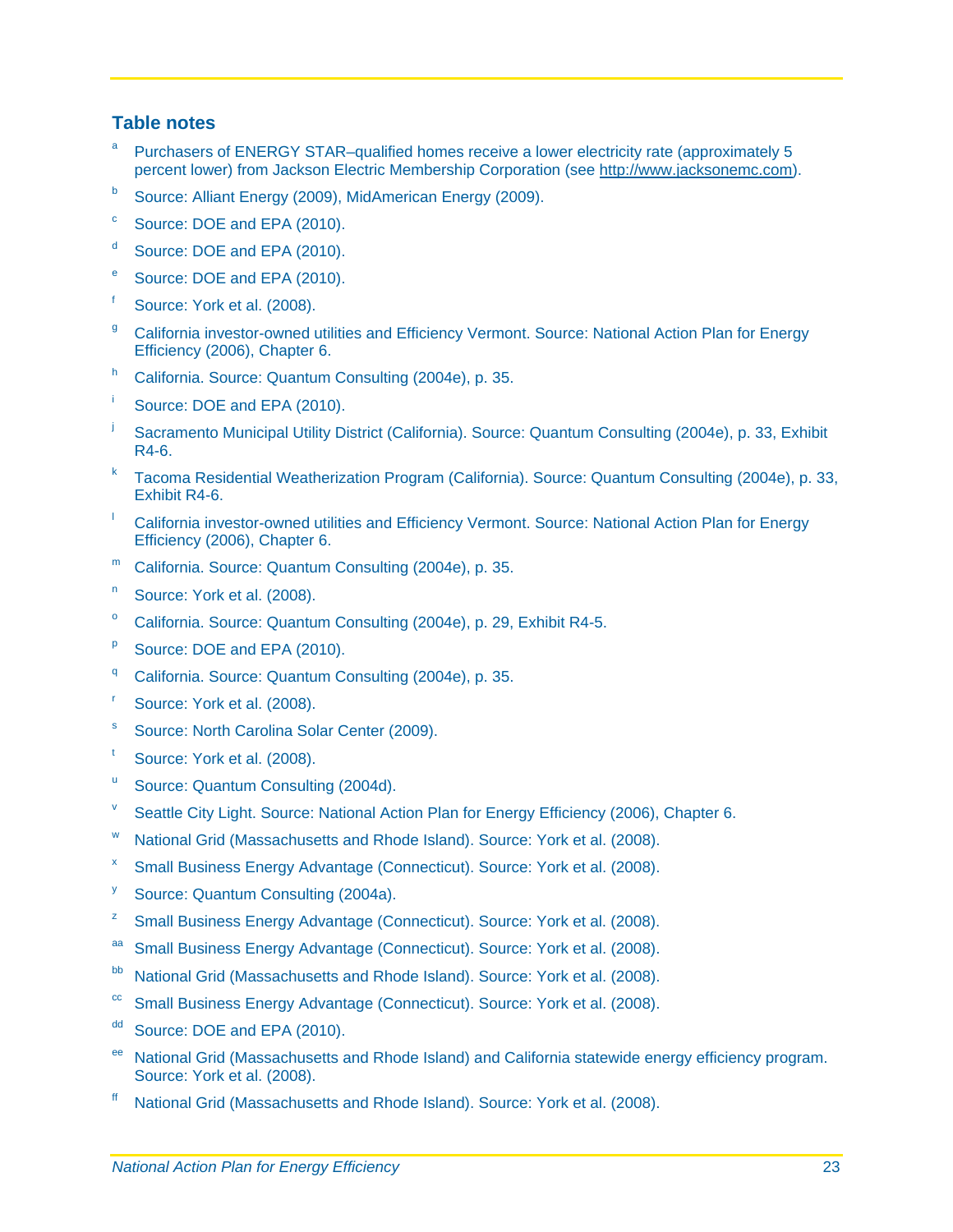- <sup>99</sup> National Grid (Massachusetts and Rhode Island). Source: York et al. (2008).
- hh For example, ComEd: http://www.comed.com.
- ii For example, ComEd: http://www.comed.com.
- <sup>jj</sup> Energy Trust of Oregon: http://energytrust.org.
- kk Source: National Action Plan for Energy Efficiency (2006), Chapter 6.
- <sup>Il</sup> Source: North Carolina Solar Center (2009).
- mm California. Source: Quantum Consulting (2004c), pp. 46–47, Exhibit NR5-6.
- nn California Standard Performance Contracts and NYSERDA Commercial and Industrial Performance Program from California. Source: Quantum Consulting (2004c), pp. 46–47, Exhibit NR5-6.
- <sup>oo</sup> Xcel (Colorado) and Sacramento Municipal Utility District (California). Source: Quantum Consulting (2004c), pp. 46–47, Exhibit NR5-6.
- pp Rocky Mountain Power (Washington and Nevada). Source: York et al. (2008).
- <sup>qq</sup> NGrid and United Illuminating Company from California. Source: Quantum Consulting (2004c), pp. 46– 47, Exhibit NR5-6.
- rr Source: Amann and Mendelsohn (2005).
- ss NYSERDA. Source: National Action Plan for Energy Efficiency (2006), Chapter 6.
- $t$ <sup>t</sup> California. Source: Quantum Consulting (2004c), pp. 46–47, Exhibit NR5-6.
- uu Rocky Mountain Power (Washington and Nevada). Source: York et al. (2008).
- vv Wisconsin Power and Light Shared Savings (Wisconsin). Source: Quantum Consulting (2004c), pp. 46–47, Exhibit NR5-6.
- ww California. Source: Quantum Consulting (2004b), p. 17.
- xx Pacific Gas and Electric Company. Source: York et al. (2008).
- <sup>yy</sup> California. Source: Quantum Consulting (2004b), p. 17.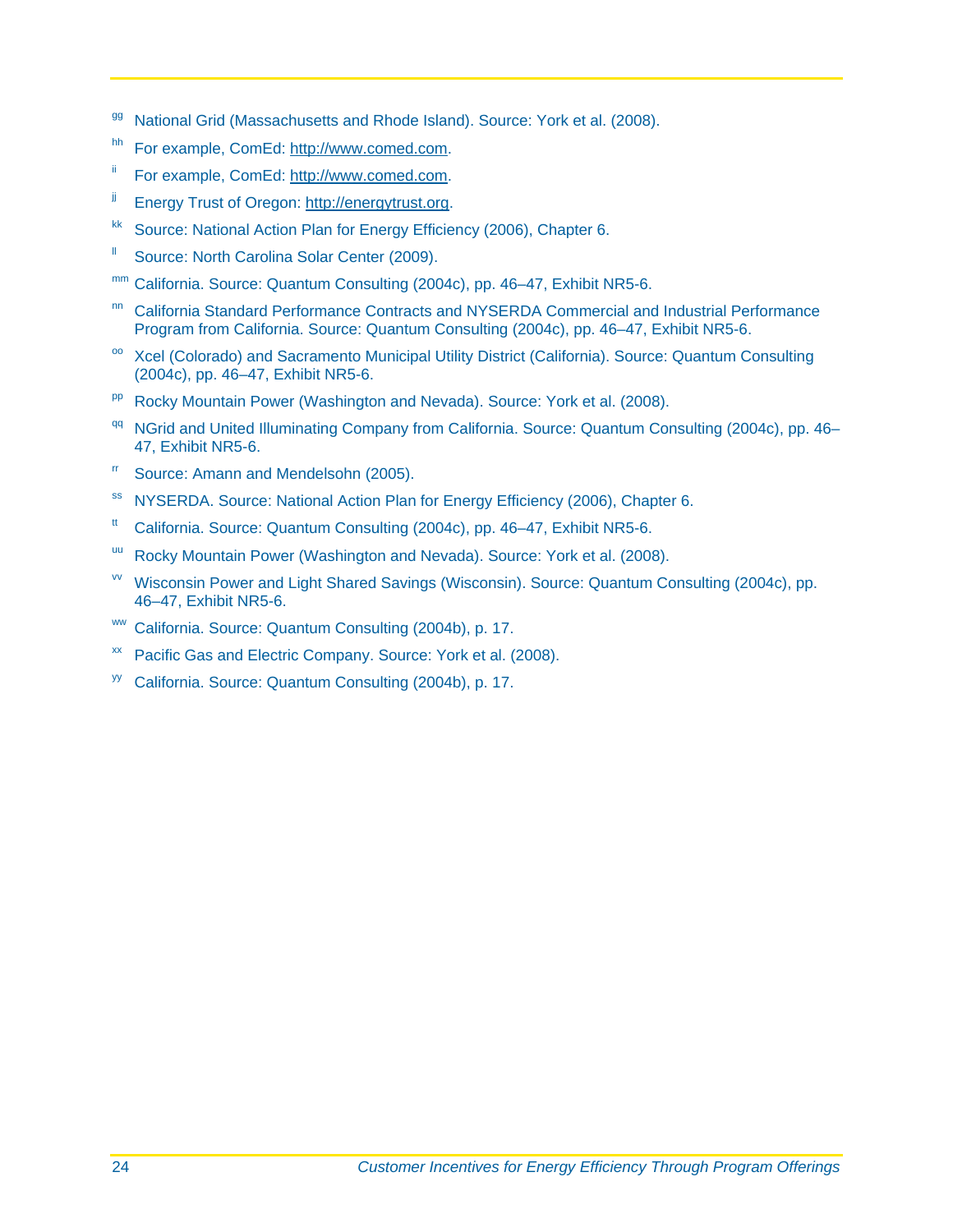#### <span id="page-28-0"></span>**Considerations in Reviewing, Designing, and Implementing Program Incentives**

Incentive designs and levels in specific programs and portfolios can vary based on a range of local considerations. These include:

- **Climate.** Some measures may not be appropriate in some climate zones, and incentives for such measures may not be justified. For example, in the warmest Sun Belt climates, incentives for high-efficiency heating systems may be inappropriate while efficient cooling systems may be very cost-effective. The appropriate level of an incentive, however, does not necessarily vary in the same way. If a cooling measure is very costeffective in a hot climate, customers and trade allies may need relatively small incentives, whereas in milder climates, higher incentives may be needed to produce comparable paybacks.
- **Customer mix.** The types and sizes of customer facilities, and their ownership patterns, can affect the balance of incentive offerings in a portfolio. For example, residential lowincome customers have unique needs and may be offered efficiency services from other funding sources. As another example, a higher fraction of customers may occupy rental property in highly urbanized areas. This can call for a greater emphasis on incentives and program designs aimed at building owners distinct from tenant/occupants. If commercial customers are predominantly small businesses, a simple direct installation approach may work better than a complex comprehensive incentive system. In practice, most areas contain enough of the typical customer types to justify a robust range of program incentives across the portfolio.
- **Building stock.** Age, construction type, and other characteristics of the building stock may influence incentive and program focus. Where the housing stock is older, there may be a greater need for comprehensive incentives that seek to bundle envelope improvements with HVAC and other measures. Where housing stock is newer, there may be more focus on prescriptive incentives for appliances and other "plug-load" measures.
- **Industrial base.** If there are a few large, corporate industrial customers in the service area, program incentives may be quite customized, even customer-driven, as customers may be technically sophisticated. Where industrial customers are more small businessbased, a more basic set of incentives and technical services may be appropriate
- **Existing programs.** Many states and localities have existing energy efficiency programs to draw upon, and so any new efforts should be designed to complement such efforts. Federal incentives may also be available. For example, the Energy Policy Act of 2005 created a range of home and business tax incentives, some of which were expanded in the American Recovery and Reinvestment Act (ARRA) of 2009 (http://www.energystar.gov/index.cfm?c=tax\_credits.tx\_index). Program designs and portfolios should seek to leverage these resources as available. For example, the ARRA substantially increased residential tax credits for envelope, HVAC, and hot water measures through 2010. These can be used as leverage by tuning program incentives and services to make best use of these resources to drive participation. Because tax incentives are typically quite time-limited, they can help accelerate participation during their eligibility period. $<sup>7</sup>$ </sup>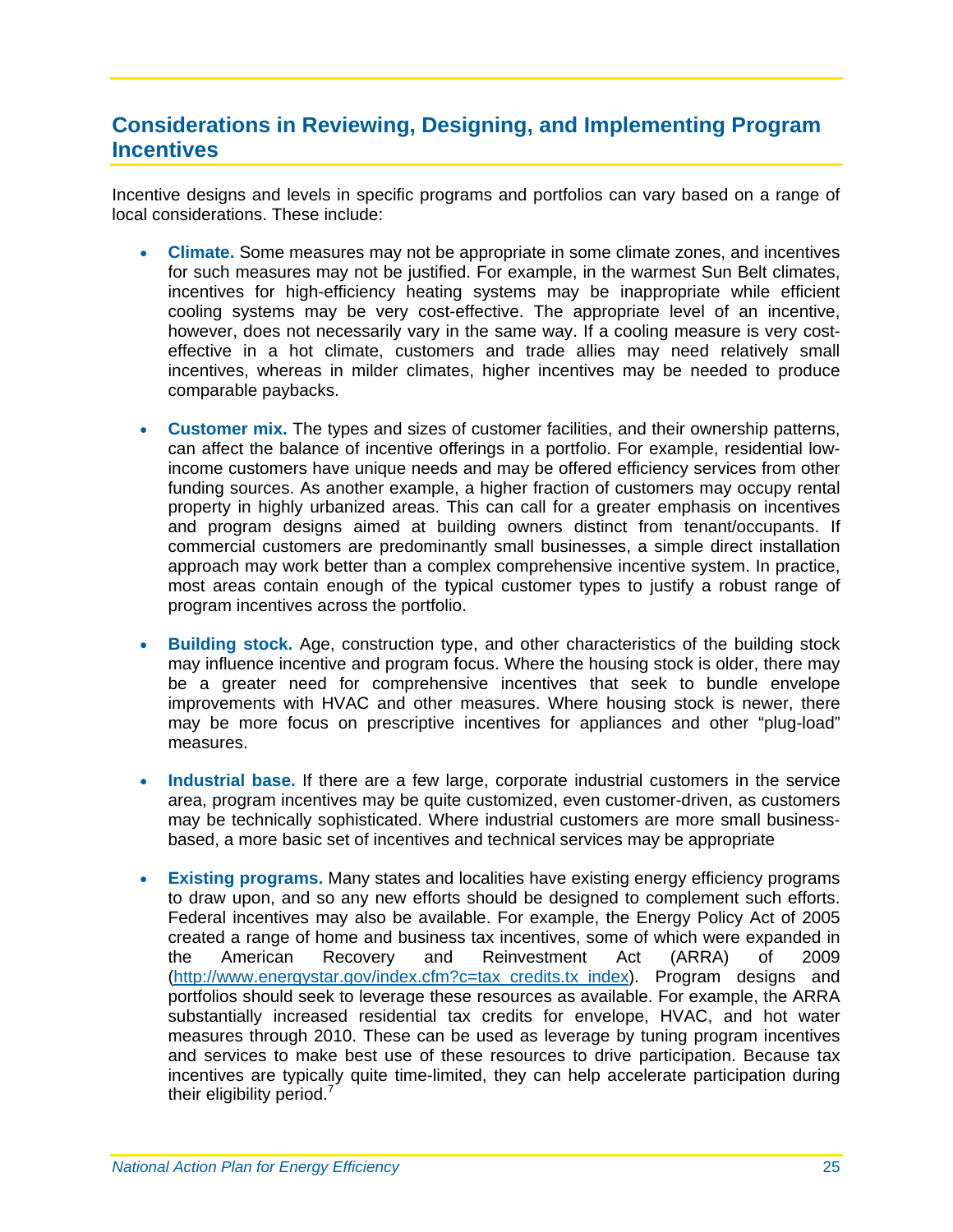Program incentives are also subject to forces in the regulatory environment. Some states have climate policies that make energy efficiency a centerpiece, driving both mandates and funding for energy efficiency. Many states have policies in place to set energy savings targets for utilitysector efficiency programs (energy efficiency resource standards), to provide public funding for efficiency program (public benefits funds), or to require utilities to include efficiency as a resource in integrated resource plans. When resource targets are set, and certain savings levels must be achieved, the need to attain those goals can drive incentive levels and program portfolio decisions. Setting incentive levels somewhat higher, within the range set by costeffectiveness tests, can drive participation and program savings higher in a given time period. Other program features, such as technical services, training trade allies, and offering upstream incentives, can exert market transformation effects over time, but may not show as significant an impact in the near term.

#### <span id="page-29-0"></span>**Key Questions to Ask Regarding Customer Incentives in Program Design**

When reviewing program plans, the following questions can help illuminate the key issues that can make a difference between successful and unsuccessful offerings:

- Are the incentives and other program strategies based on a clear, logical program theory that identifies barriers in the target market and designs incentives and other strategies to reduce those barriers?
- Is the program theory based on, and validated by, a detailed market assessment that examines key market actors and decision-making processes?
- Is the program part of a wider portfolio of energy efficiency programs, and if so does it provide appropriate incentives within the portfolio's context? Are incentive levels and other services appropriate for the developmental cycle of the program and the wider portfolio?
- Does the program design consider and seek to leverage other incentive options, such as federal, state, or local tax incentives, or other programs or services?
- Are incentives and other program strategies proven to be effective elsewhere? Has the program designer provided solid evidence of its success in other markets?
- Are incentive and other program strategies appropriate to the climate, customer mix, and local market characteristics?
- Did program designers consult customers and trade allies in designing incentives and other program features?
- Are customer incentives part of a complete program plan, including infrastructure development, marketing, and program implementation and evaluation?
- What may be the unintended consequences of providing the incentives? Can program strategies be designed to reduce any potential negative consequences?
- Is the proposed program or portfolio cost-effective applying the jurisdiction's applicable cost-effectiveness tests?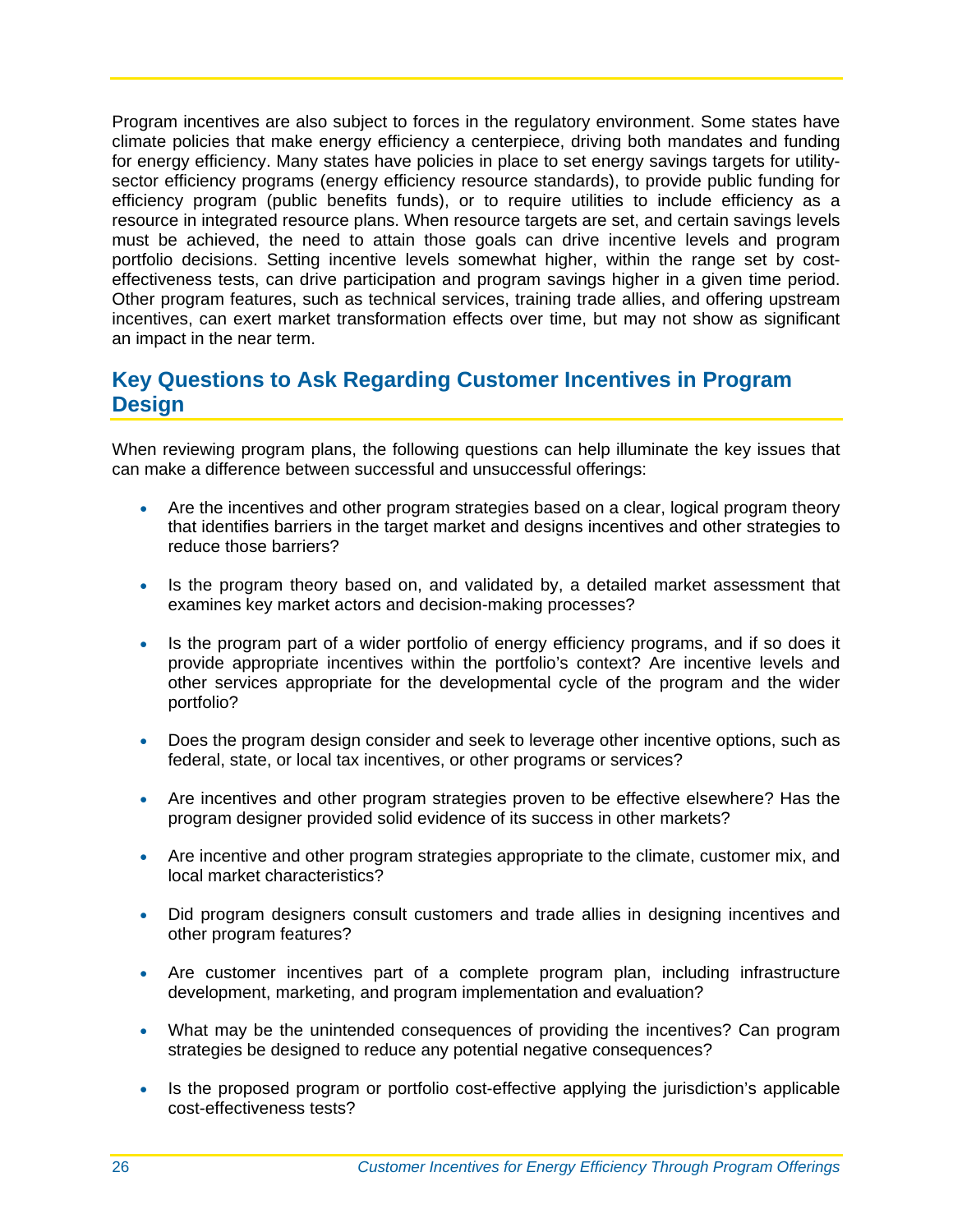#### <span id="page-30-0"></span>**Notes**

- $1$  For information on the full suite of policy and programmatic options to remove barriers to energy efficiency, see the Vision for 2025 and other Action Plan resources available at www.epa.gov/eeactionplan .
- efficiency services; in total, they provide cost-effective energy efficiency to the utility and society. See National Action Plan for Energy Efficiency (2006), Chapter 6. 2 Program portfolios offer a suite of services that in combination reach all of the customer classes with
- policy is available at http://energytrust.org/library/policies/4.04.000-P.pdf 3 Energy Trust of Oregon developed a Lost Opportunity Policy to address to what extent program designers and staff should emphasize avoiding lost opportunities in their efficiency programs. This
- Energy Efficiency, 2006). Structural barriers, particularly the principal-agent problem, are explored in - more general "principal-agent" term from economic theory. Classical economics defines the principal 4 The term "structural barriers" used here is taken from McKinsey & Company (2009). It is a subset of the broader term "market barriers" used in the National Action Plan report (National Action Plan for more depth in International Energy Agency (2007). The term "split-incentive" is an application of the agent problem as a situation in which one party acts as the "agent" on behalf of another party, the "principal," in a decision process. A typical example is home builders' role in specifying energy efficiency features of new homes, acting as "agents" on behalf of "principal" home buyers.

The term "financial barriers" used here is included within the broader terms "availability barriers" (used in the McKinsey report) and "customer barriers" (used in the National Action Plan report).

 The term "informational barriers" used here corresponds to both "structural" and "behavioral" barriers as those terms are used in the McKinsey report, and to "market" and "customer" barriers in the National Action Plan report.

- 5 those data to benchmark values established through statistical analysis of comparable buildings or <sup>5</sup> Performance benchmarking involves compiling a building's past energy use data, then comparing other metrics.
- 6 Retro-commissioning involves assessing a building's operating conditions, then making operational changes and equipment adjustments to improve operating performance.
- attribution method may be needed for each entity to appropriately claim and report program impacts 7 Leveraging federal or other outside funding sources can create attribution issues; for example, if two entities (e.g., a utility and a state energy office) each contribute funds to a single program, an and costs.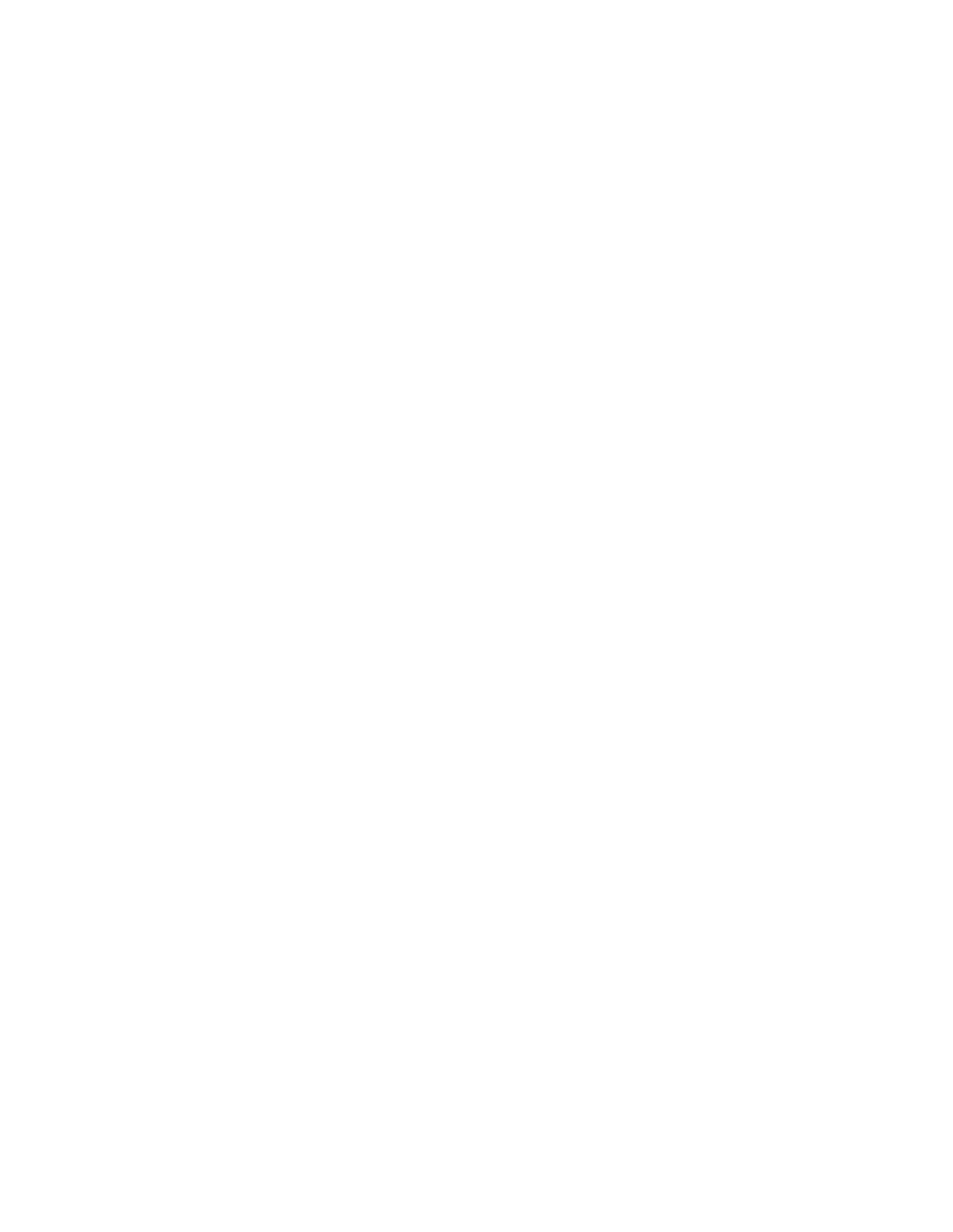# <span id="page-32-0"></span>**Appendix A: National Action Plan for Energy Efficiency Leadership Group**

#### **Co-Chairs**

Marsha Smith Commissioner, Idaho Public Utilities Commission Past President, National Association of Regulatory Utility **Commissioners** 

James E. Rogers Chairman, President, and C.E.O. Duke Energy

#### **Leadership Group**

Barry Abramson Senior Vice President Servidyne Systems, LLC

Tracy Babbidge Director, Air Planning Connecticut Department of Environmental Protection

Angela Beehler Senior Director, Energy Regulation/Legislation Wal-Mart Stores, Inc.

Bruce Braine Vice President, Strategic Policy Analysis American Electric Power

Jeff Burks Director of Environmental **Sustainability** PNM Resources

Sandra Byrd Vice President, Strategic Affairs Arkansas Electric Cooperative Corporation

Kateri Callahan **President** Alliance to Save Energy

Jorge Carrasco **Superintendent** Seattle City Light

Lonnie Carter President and C.E.O. Santee Cooper

Sheryl Carter Co-Director, Energy Program Natural Resources Defense Council

Gary Connett Director of Environmental Stewardship and Member **Services** Great River Energy

Larry Downes Chairman and C.E.O. New Jersey Natural Gas (New Jersey Resources Corporation)

Roger Duncan General Manager Austin Energy

Neal Elliott Associate Director for Research American Council for an Energy-Efficient Economy

Angelo Esposito Senior Vice President, Energy Services and Technology New York Power Authority

Jeanne Fox President New Jersey Board of Public **Utilities** 

Philip Giudice **Commissioner** Massachusetts Department of Energy Resources

Dian Grueneich Commissioner California Public Utilities Commission

Blair Hamilton Policy Director Vermont Energy Investment **Corporation** 

Stephen Harper Global Director, Environment and Energy Policy Intel Corporation

Maureen Harris **Commissioner** New York State Public Service Commission

Mary Healey Consumer Counsel for the State of Connecticut Connecticut Consumer Counsel

Joe Hoagland Vice President, Energy Efficiency and Demand Response Tennessee Valley Authority

Val Jensen Vice President, Marketing and Environmental Programs ComEd (Exelon Corporation)

Mary Kenkel Consultant, Alliance One Duke Energy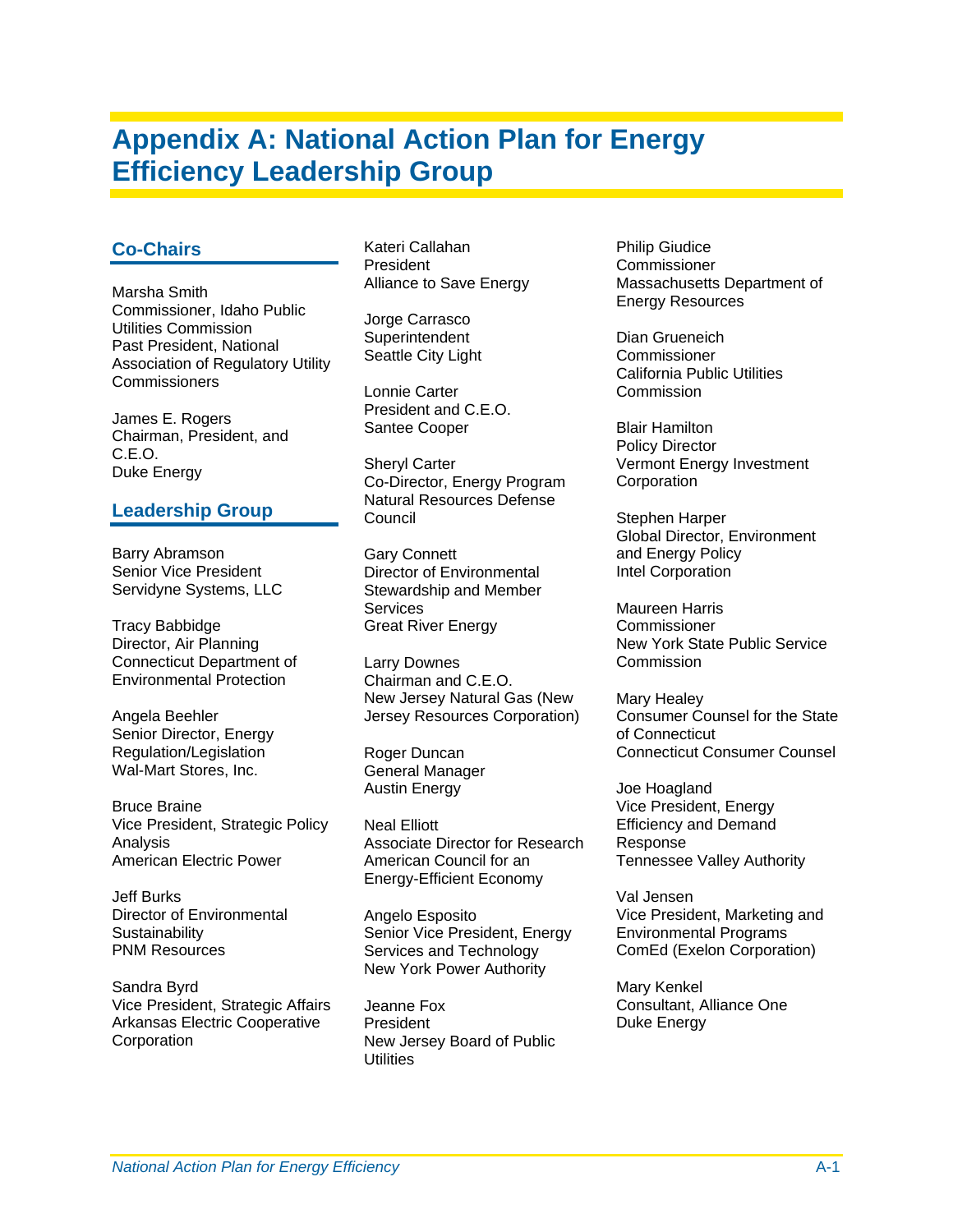Ruth Kiselewich Director, Demand Side Management Programs Baltimore Gas and Electric Company

Harris McDowell **Senator** Delaware General Assembly

Ed Melendreras Vice President, Sales and Marketing Entergy Corporation

Janine Migden-Ostrander Consumers' Counsel Office of the Ohio Consumers' Counsel

Michael Moehn Vice President, Corporate Planning Ameren

Fred Moore Director, Manufacturing and Technology, Energy The Dow Chemical Company

Richard Morgan **Commissioner** District of Columbia Public Service Commission

Diane Munns Vice President, Regulatory Relations and Energy Efficiency MidAmerican Energy Company

Clay Nesler **Southern California Edison** Vice President, Global Energy and Sustainability Johnson Controls, Inc.

Brock Nicholson **Food Lion, LLC** Deputy Director, Division of Air **Quality** North Carolina Department of Environment and Natural Resources

Jed Nosal Chief, Office of Ratepayer **Advocacy** Massachusetts Office of Attorney General Martha **Coakley** 

Pat Oshie **Commissioner** Washington Utilities and Transportation Commission Jim Spiers

Jim Parks Manager, Energy Efficiency and Customer R&D Sacramento Municipal Utility **District** 

John Perkins Consumer Advocate Iowa Office of Consumer Advocate

Doug Petitt Vice President, Marketing and **Conservation** Vectren Corporation

Phyllis Reha **Commissioner** Minnesota Public Utilities Commission

Roland Risser Director, Customer Energy **Efficiency** Pacific Gas and Electric

Gene Rodrigues Director, Energy Efficiency

Wayne Rosa Energy and Maintenance Manager

Art Rosenfeld **Commissioner** California Energy Commission

Ted Schultz Vice President, Energy **Efficiency** Duke Energy

Larry Shirley Director of the Green Economy North Carolina Department of **Commerce** 

Paul Sotkiewicz Senior Economist, Market Services Division PJM Interconnection

Senior Manager, Planning, Rates, and Member Services Tri-State Generation and Transmission Association, Inc.

Susan Story President and C.E.O. Gulf Power Company (Southern Company)

Tim Stout Vice President, Energy **Efficiency** National Grid

Debra Sundin Director, Energy Efficiency Marketing Xcel Energy

Paul Suskie Chairman Arkansas Public Service **Commission** 

Dub Taylor **Director** Texas State Energy Conservation Office

David Van Holde Energy Manager, Department of Natural Resources and Parks King County, Washington

Brenna Walraven Managing Director, National Property Management USAA Realty Company

J. Mack Wathen Vice President, Regulatory **Affairs** Pepco Holdings, Inc.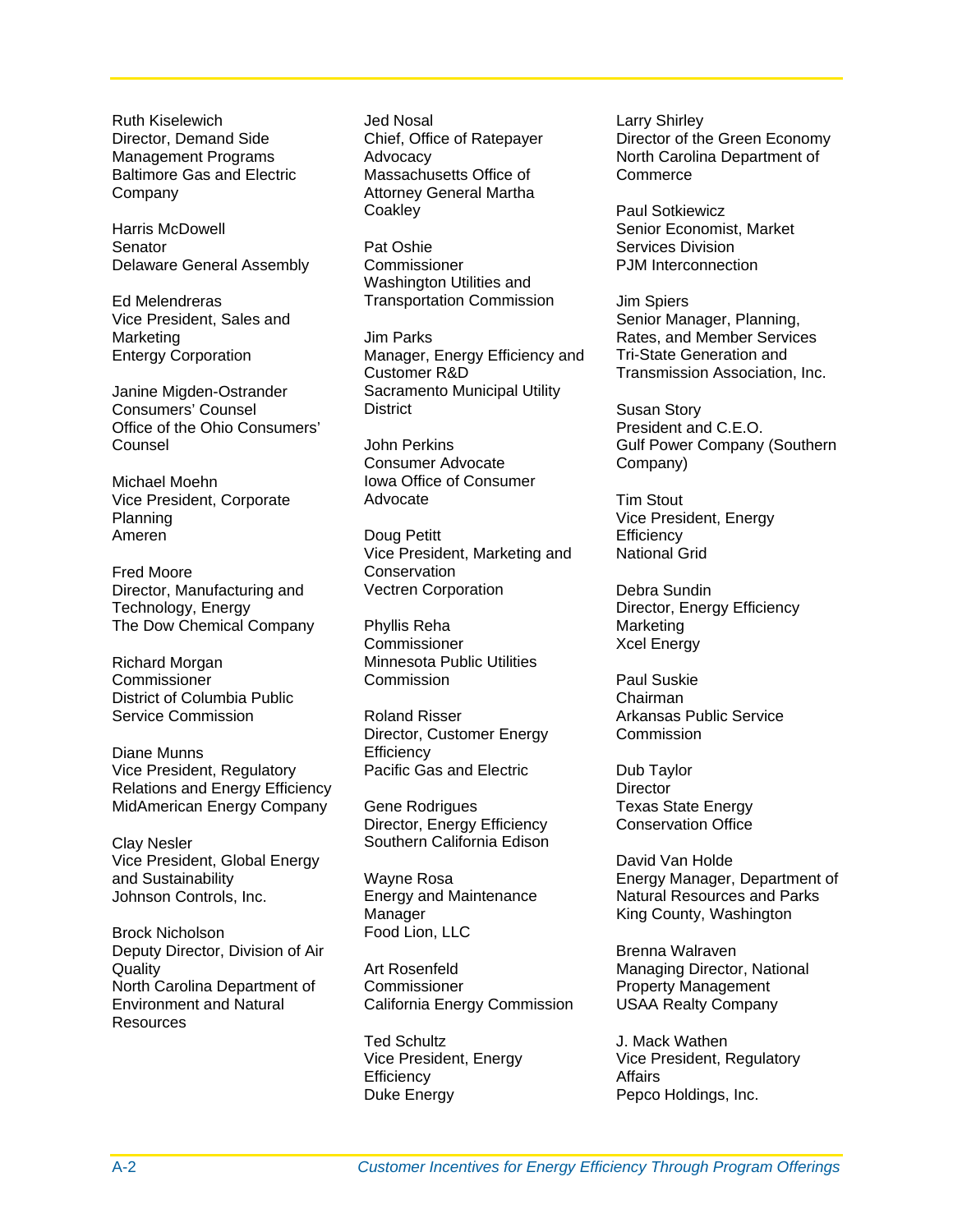Mike Weedall Vice President, Energy **Efficiency** Bonneville Power Administration

Michael Wehling Strategic Planning and Research Puget Sound Energy

Henry Yoshimura Manager, Demand Response ISO New England, Inc. Lisa Jacobson

Dan Zaweski Assistant Vice President, Energy Efficiency and Distributed Generation Long Island Power Authority

#### **Observers** Alliance

Glen Andersen Program Principal National Conference of State Legislatures **Donald Gilligan** 

Rex Boynton President North American Technician Excellence Chuck Gray

James W. (Jay) Brew Counsel Steel Manufacturers Association

Executive Director Northeast Energy Efficiency **Partnerships** 

Roger Cooper Executive Vice President, Policy and Planning and Flaming<br>American Gas Association Steven Schiller

Mark Crisson<br>Marc Hoffman Crisson Marc Hoffman Crisis of Communication President and C.E.O. American Public Power Association

Dan Delurey Executive Director Demand Response Coordinating Committee

Reid Detchon Executive Director Energy Future Coalition

Ron Edelstein Director, Regulatory and Government Relations Gas Technology Institute

Claire Fulenwider Executive Director Northwest Energy Efficiency Alliance

Sue Gander Director, Environment, Energy, and Natural Resources Division National Governors Association—Center for Best **Practices** 

Jeff Genzer General Counsel National Association of State Energy Officials

President National Association of Energy Service Companies

Executive Director National Association of Regulatory Utility Commissioners

Katherine Hamilton President GridWise Alliance

William Hederman Member, IEEE-USA Energy Policy Committee Institute of Electrical and Electronics Engineers

Marc Hoffman Executive Director Consortium for Energy **Efficiency** 

John Holt Senior Manager, Generation and Fuel National Rural Electric Cooperative Association

Eric Hsieh Manager, Government **Relations** National Electrical Manufacturers Association

Executive Director Business Council for Sustainable Energy

Wendy Jaehn Executive Director Midwest Energy Efficiency

Meg Matt President and C.E.O. Association of Energy Services **Professionals** 

Joseph Mattingly Vice President, Secretary and General Counsel Gas Appliance Manufacturers Association

Kate Offringa President and C.E.O. North American Insulation Manufacturers Association Susan Coakley

> Ellen Petrill Director, Public/Private **Partnerships** Electric Power Research Institute

Board Director Efficiency Valuation

Jerry Schwartz Senior Director, Energy and Environmental Policy American Forest and Paper **Association**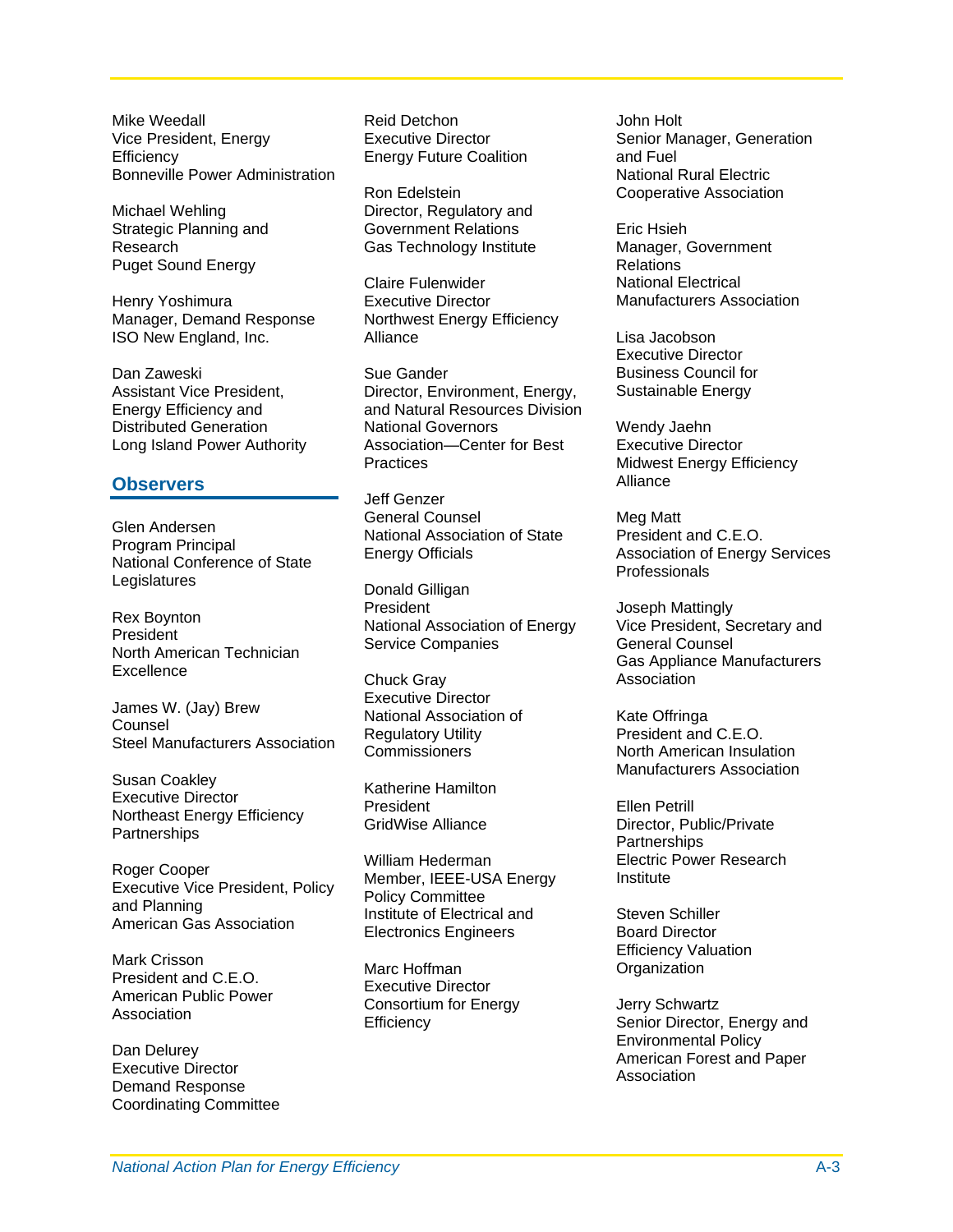Andrew Spahn Executive Director National Council on Electricity Policy

Ben Taube Executive Director Southeast Energy Efficiency Alliance

Rick Tempchin Executive Director, Retail Energy Services Edison Electric Institute

Mark Wolfe Executive Director Energy Programs Consortium

Lisa Wood Executive Director Institute for Electric Efficiency

#### **Facilitators**

U.S. Department of Energy

U.S. Environmental Protection Agency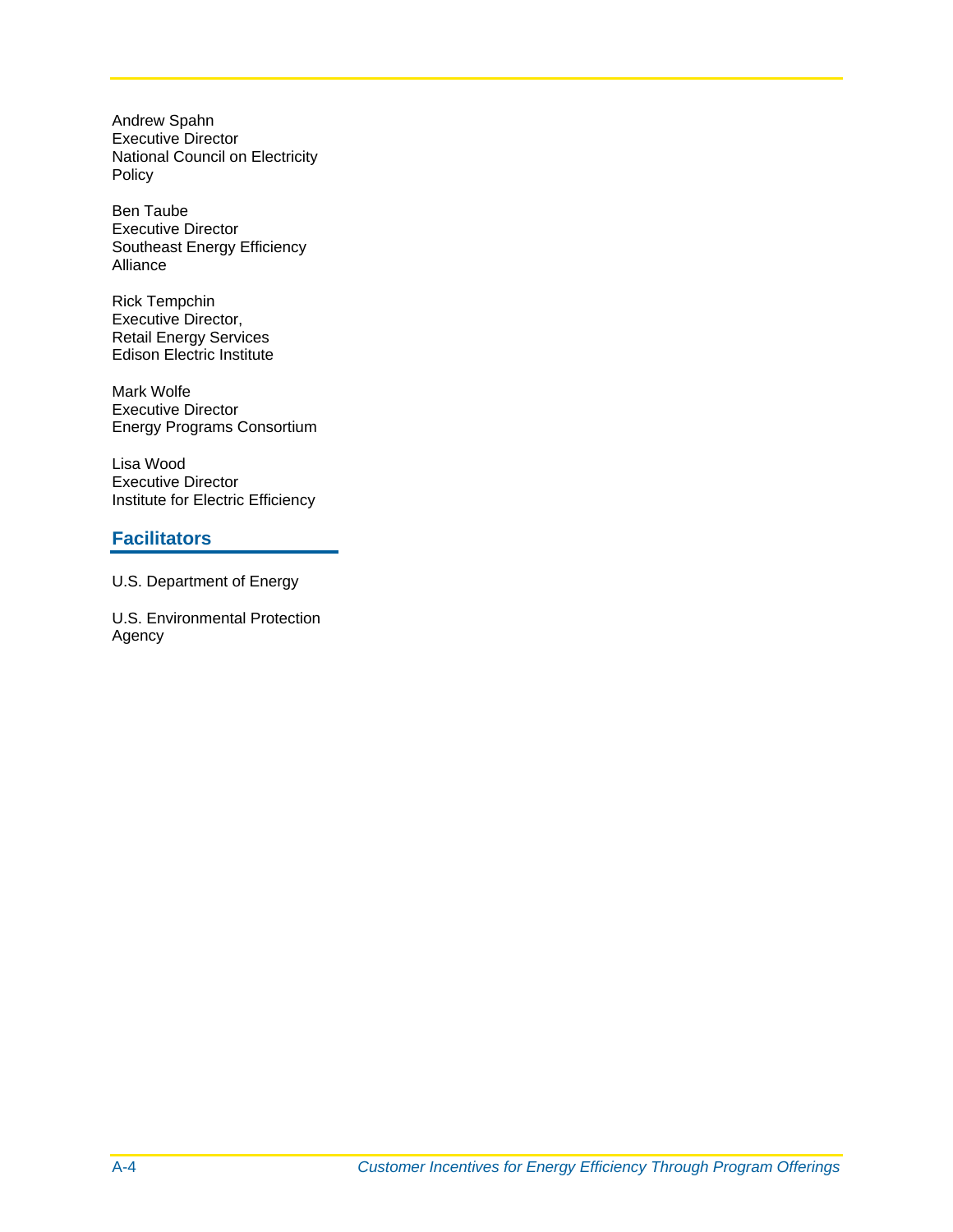# <span id="page-36-0"></span>**Appendix B: References**

Alliant Energy (2009). Energy Efficiency Cash Rewards: 2009 New Home Construction. <http://www.alliantenergy.com/wcm/groups/wcm\_internet/documents/contentpage/017136.pdf>

Amann, J.T., and E. Mendelsohn (2005). *Comprehensive Commercial Retrofit Programs: A Review of Activity and Opportunities*. American Council for an Energy-Efficient Economy. Report no. A052. <http://www.aceee.org/pubs/a052.htm>

Brown, M.H., and B. Conover (2009). *Recent Innovations in Financing for Clean Energy*. Southwest Energy Efficiency Project. <http://www.swenergy.org/publications/documents/Recent\_Innovations\_in\_Financing\_for\_Clean Energy.pdf>

U.S. Department of Energy [DOE] and U.S. Environmental Protection Agency [EPA] (2010). Database for Incentives and Joint Marketing Exchange. <http://www.energystar.gov/DIME>

U.S. Environmental Protection Agency [EPA] (2005). *Clean Energy-Environment Guide to Action.* Appendix B: Energy Efficiency Program Resources <http://www.epa.gov/cleanenergy/energy-programs/state-and-local/state-best-practices.html>

U.S. Environmental Protection Agency [EPA] (2009). *Rapid Deployment Energy Efficiency (RDEE) Toolkit: Planning & Implementation Guides*. <http://www.epa.gov/RDEE/documents/rdee\_toolkit.pdf>

Fuller, M. (2009). *Enabling Investments in Energy Efficiency: A Study of Energy Efficiency Programs That Reduce First-Cost Barriers in the Residential Sector*. Prepared for California Institute for Energy and Environment and Efficiency Vermont. <http://ucciee.org/energyeff/documents/resfinancing.pdf>

International Energy Agency (2007). *Mind the Gap: Quantifying Principal-Agent Problems in Energy Efficiency*. <http://www.iea.org/Textbase/publications/free\_new\_Desc.asp?PUBS\_ID=1954>

McKinsey & Company (2009). *Unlocking Energy Efficiency in the US Economy*. <http://www.mckinsey.com/clientservice/electricpowernaturalgas/downloads/US\_energy\_efficie ncy full report.pdf>

MidAmerican Energy (2009). 2009 Energy Advantage® New Homes Program. <http://www.midamericanenergy.com>

National Action Plan for Energy Efficiency (2006). *National Action Plan for Energy Efficiency*. <http://www.epa.gov/eeactionplan>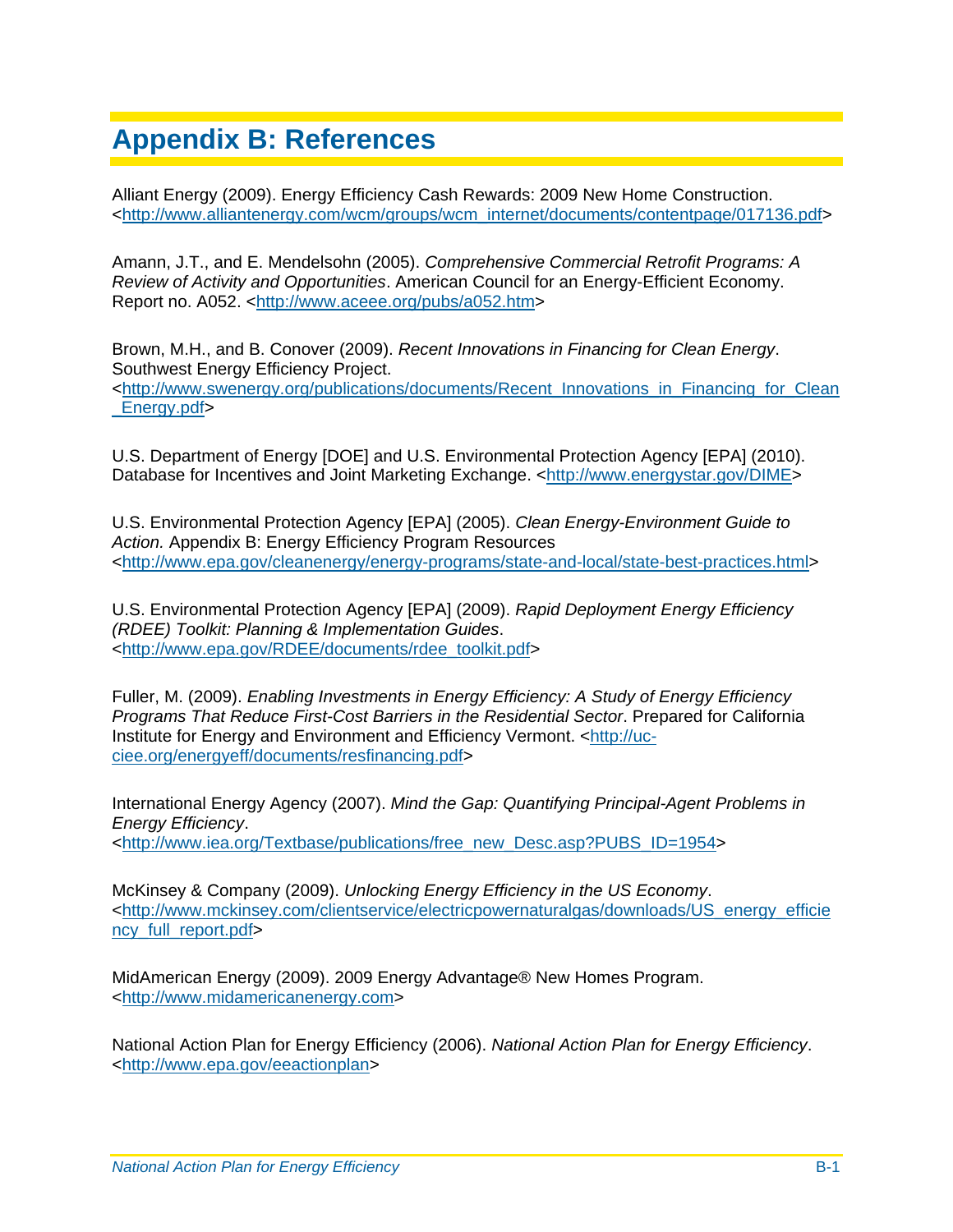National Action Plan for Energy Efficiency (2009). *Customer Incentives for Energy Efficiency Through Electric and Natural Gas Rate Design.* Prepared by William Prindle, ICF International, Inc. <http://www.epa.gov/cleanenergy/documents/rate\_design.pdf>

North Carolina Solar Center (2009). DSIRE: Database of State Incentives for Renewables and Efficiency. <http://www.dsireusa.org>

Quantum Consulting (2004a). *National Energy Efficiency Best Practices Study: Volume NR1— Non-Residential Lighting Best Practices Report.* Submitted to California Best Practices Project Advisory Committee, Pacific Gas and Electric Company. <http://www.eebestpractices.com/pdf/BP\_NR1.pdf>

Quantum Consulting (2004b). *National Energy Efficiency Best Practices Study: Volume NR2— Non-Residential HVAC Best Practices Report.* Submitted to California Best Practices Project Advisory Committee, Pacific Gas and Electric Company. <http://www.eebestpractices.com/pdf/BP\_NR2.pdf>

Quantum Consulting (2004c). *National Energy Efficiency Best Practices Study: Volume NR5— Non-Residential Large Comprehensive Incentive Programs Best Practices Report*. Submitted to California Best Practices Project Advisory Committee, Pacific Gas and Electric Company. <http://www.eebestpractices.com/pdf/BP\_NR5.pdf>

Quantum Consulting (2004d). *National Energy Efficiency Best Practices Study: Volume R1— Residential Lighting Best Practices Report.* Submitted to California Best Practices Project Advisory Committee, Pacific Gas and Electric Company. <http://www.eebestpractices.com/pdf/BP\_R1.pdf>

Quantum Consulting (2004e). *National Energy Efficiency Best Practices Study: Volume R4— Residential Single-Family Comprehensive Weatherization Best Practices Report*. Submitted to California Best Practices Project Advisory Committee, Pacific Gas and Electric Company. <http://www.eebestpractices.com/pdf/BP\_R4.pdf>

York, D., M. Kushler, and P. Witte (2008). *Compendium of Champions: Chronicling Exemplary Energy Efficiency Programs From Across the U.S.* American Council for an Energy-Efficient Economy. Report no. U081. <http://www.aceee.org/pubs/u081.htm>